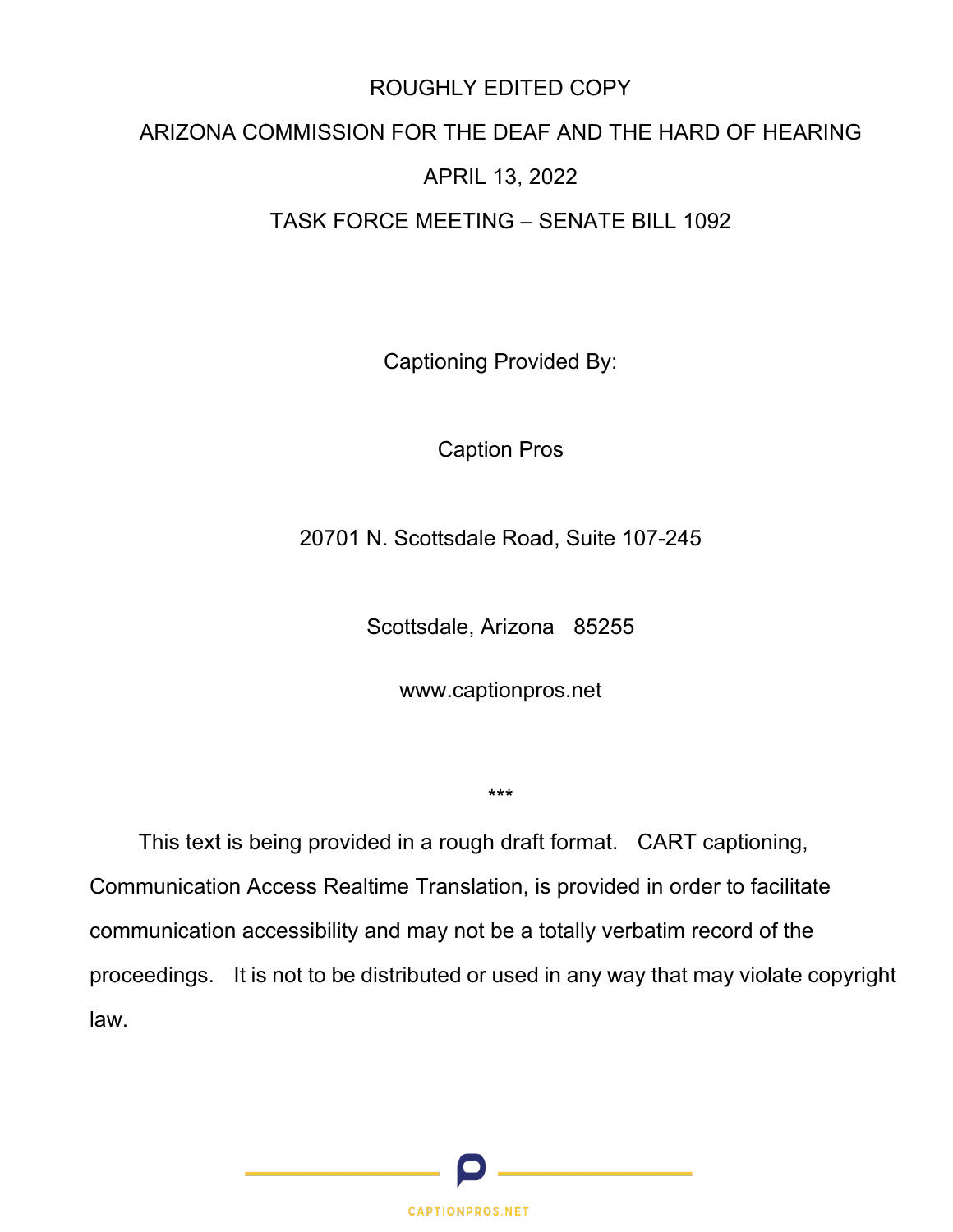>> BECA BAILEY: Just wanted to say good morning, everybody.

>> CHYLA DALTON-NAVA: Okay, I'm going to go ahead and set up the live stream, so you guys are going to see an alert, but it's live streaming. And then I will count you guys down into the live stream momentarily.

Okay, we are ready to go live in five, four, three, two, one.

>> TAWNY HOLMES HILBOK: Good morning, all. A quick second to fix something on my screen. Okay. Hello, everyone. And good morning. To those of you in Arizona. I'm Tawny Holmes Hilbok. And I'm the facilitator for the Language Acquisition Task Force through ACDHH. I'm excited to have us all together. Now this is our third task force meeting. I think I'll go ahead and move through the agenda.

Okay. I'm being spot lit. Perfect.

I think I'll go ahead and remind everybody of the process. Please keep your microphone muted and keep your camera off. That will assist with the visibility of the interpreter and the PowerPoint. Use the raise hand feature for comments and questions. I will turn the PowerPoint off during subcommittee reports so that you can be fully seen. If you have any questions or comments, you can use the raise your hand tool. Which is under the reaction's icon. And you can also post in chat for simple clarifications. This meeting is going to be recorded for review and filing purposes. Please select to view captioning. We do have a live captioner, CART writer, with us and we would like to thank that person for being with us today. And we also have American Sign Language interpreters to facilitate communication for those using English and those using American Sign Language.

Just a quick reminder of the purpose of this task force. The Arizona Commission for the Deaf and Hard of Hearing was tasked with the aim to establish a task force that is composed of diverse community members and partnering agencies that can advise and assist with the implementation of Senate Bill 1092 which is Language Acquisition for Deaf, Hard of Hearing and DeafBlind children for children in the State of Arizona to age 21.

And here's our agenda. So we're going to track our project. To see where we are on our goals. We're going to turn things over to the subcommittees for your updates. I know that you have been investing a lot of time and effort through meetings, emails, and the Google Drive. We're excited to see what you have to share with us today.

The task force as a whole and those joining us live today. We'll have final recommendations as a wrap-up. So we can see what other states have done with similar types of bills. And we'll close with a few next steps. So that we know what we would like to accomplish before our next meeting.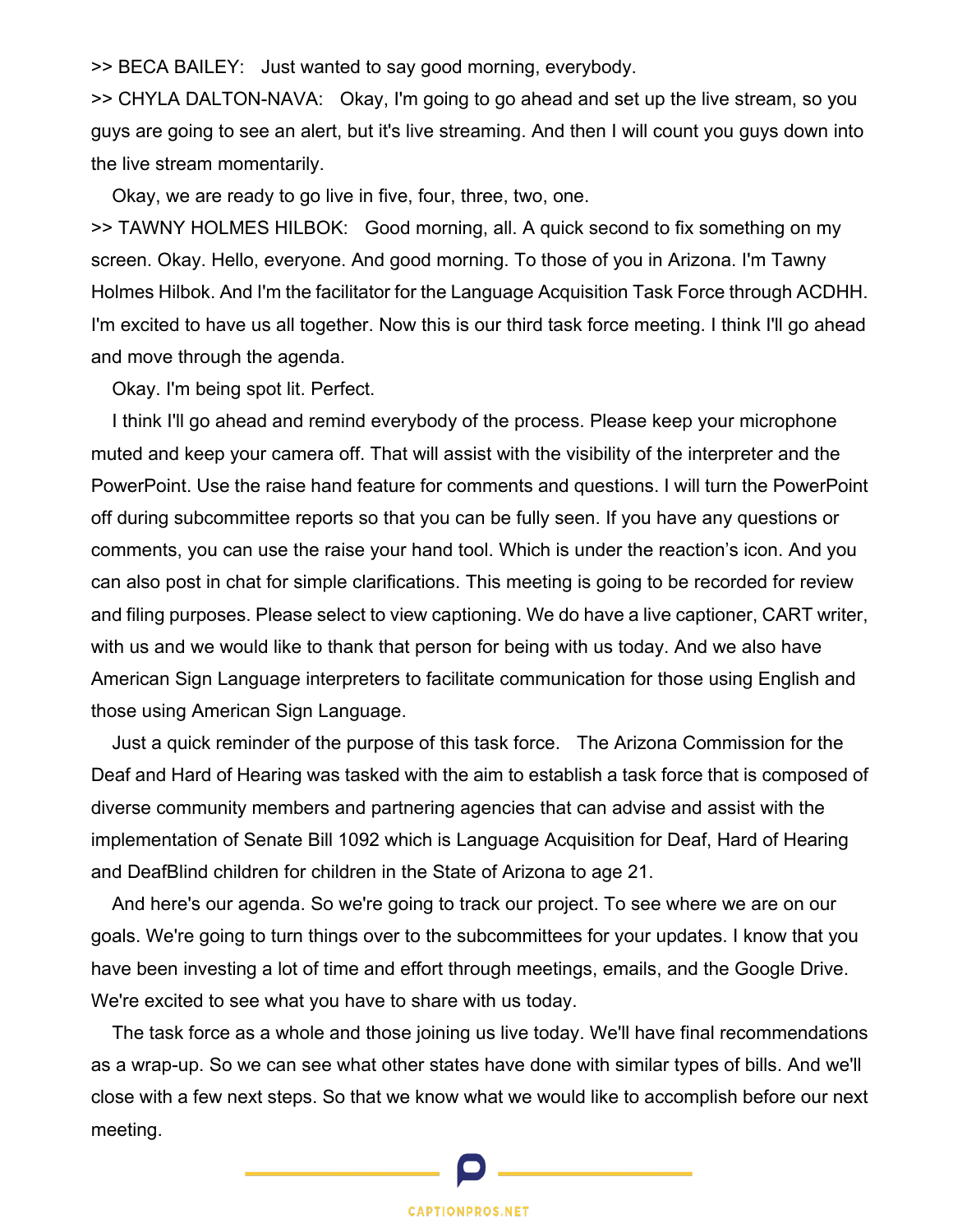So where are we now in our task force goals and the progress we're making? We got together in February. Both as a full task force and subcommittees. We at this time were garnering the expertise of the community members. We had a nomination form that we sent out, so that we could grow our subcommittees and we have done so quite well. In the month of April, there's been focused discussion on data sharing and identifying resources that we can use in our work, which is excellent. We're right on track for where we need to be. We have to collect the information that's out there before we can analyze what we have and make recommendations for where to move.

Please continue to collect resources. If you know of new research or things that could help us this the work that we're doing as a task force, please continue to do that.

From the April to May timeframe, we expect to put all the puzzle pieces together. Hopefully, we can get a clearer picture of assessments, data and demographics, and system connections.

At the same time, we can be documenting what we don't have in the State of Arizona based on what you're seeing. And that will then help with the final recommendations. I know that many of you are already doing that, and we appreciate the work that you've been doing. And then May and June, we'll be working together to finalize our recommendations.

I'll be taking the lead on drafting that based on the reports that you submit. I'll make sure that you have final approval. And also, we will share the information through a forum on June 15th for the public to collect additional feedback.

After the forum, there will be a two-week final editing process to finalize the recommendations, which will then be submitted to the ACDHH leadership by June 30th. And hopefully by the end of fiscal year, we'll be ready for next steps.

At that time, we can determine if we need to develop more systematic connections within the State to provide training, to propose new legislation, and that will all be part of the final report.

Now let's move to the subcommittees. So we have a demographics and data subcommittee, the systemic subcommittee, and the assessment review subcommittee. First up, the demographics and data committee. I'll stop the PowerPoint. I would like to call you up to share the work that you've been doing. Just one second while I navigate stopping.

>> OPERATOR: Recording in progress.

>> KENDRA BENEDICT: You said data and demographics subcommittee, right? Give me one second; am I able to share something?

>> TAWNY HOLMES HILBOK: Yeah, sure.

>> KENDRA BENEDICT: Okay.

>> TAWNY HOLMES HILBOK: Let me turn myself off to give you more real estate.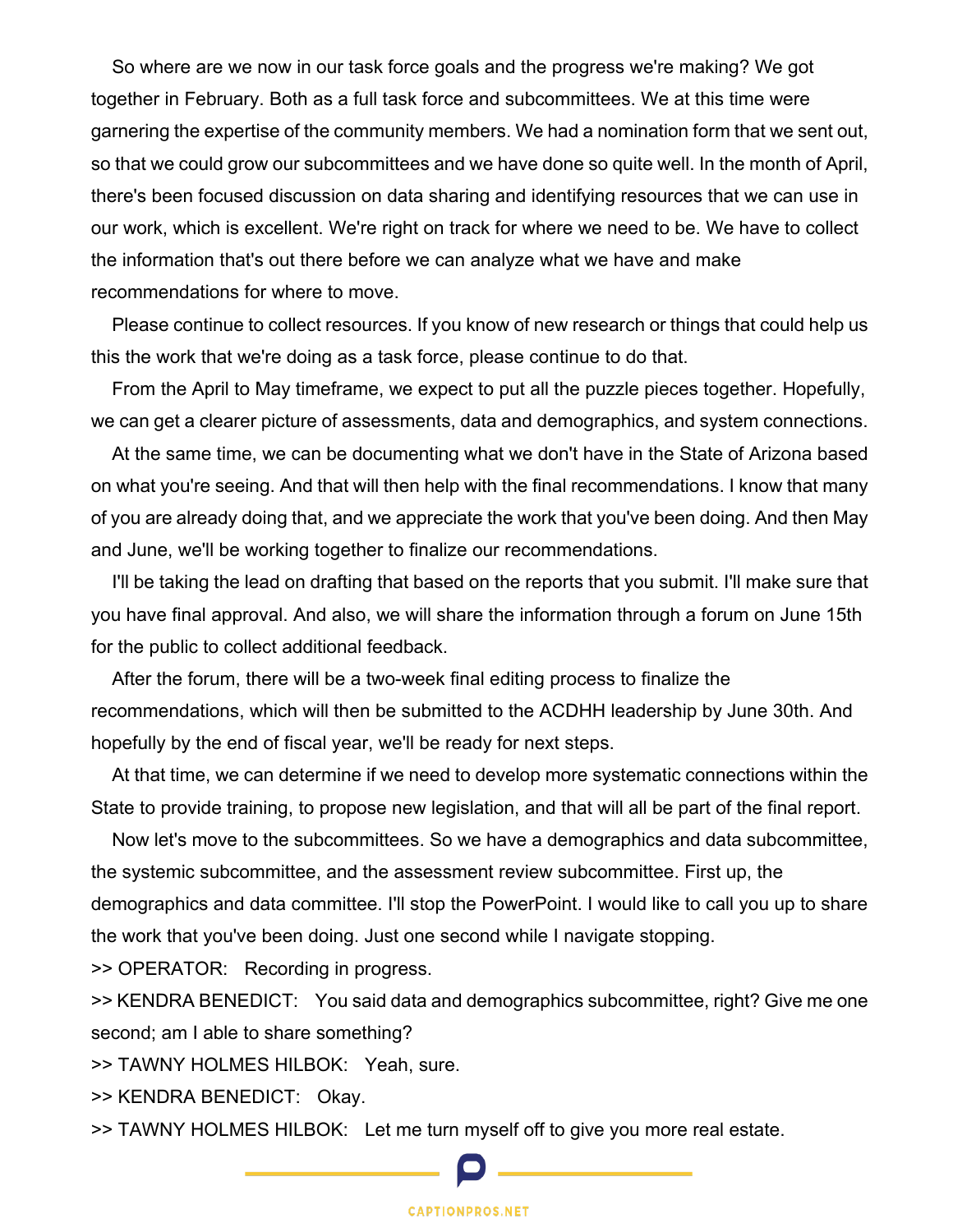>> KENDRA BENEDICT: I'll be brief. I thought it would be easiest to share this visually. Can everybody see that well enough? Just give the thumbs up or the thumbs down.

(Phone ringing in background)

>> KENDRA BENEDICT: Okay, great. I'll go ahead then. A few updates on what we've done and what we're thinking we're going to be doing moving forward. We have a lot of questions. And I'll review those just briefly. You can see them there as well. We're wanting to know what types of data will inform our understanding of the language acquisition of children, birth to age 5. If you'll see there, I have an asterisk next to children. If you go below the question, you'll see something that we've been talking a lot about in our subcommittee is that is there a need to identify sub-groups when gathering and analyzing the data available to us. For example, the language acquisition of children identified as Deaf, Hard of Hearing, DeafBlind, and Deaf Plus may have very different trajectories. And how does that influence this project? If it does at all. We are having more and more and more students come to us with severe additional disabilities whose perhaps life spans are past preschool. So what does this project mean for those children? Or does it not apply? We certainly don't want to leave children out, but we also don't want data that's going to skew what it is we're ultimately wanting to know. Which I guess is another one of our question, and I know we talked about this as a big group before. And I think we're getting closer, but we're still kind of grappling with, you know, once we have all this data, what are we doing with it? What is the end-goal? Tawny, I know you just gave the projected timeline of what we're doing. And making a recommendations. But I guess for me personally, I'm still having trouble identifying how this data will actually serve us. That sort of thing.

Then back up to the questions. Of the types -- oh, I'm sorry. So we want the types of data that we should have. What among those data are currently available? Where is it located? How is it accessed? What does it tell us? What are we missing? If it's missing, does it exist but it's just not accessible? Or does it not even exist? And then lastly, how can we pull all the data that is available to us together, so it's easily access to believe all stakeholders? We talked about things like, you know, maybe this group develops a website or a page on the ACDHH website. And then places like Arizona Hands & Voices, Ear Foundation, ASDB, all have links to this data. The hospitals as well. The university audiology programs and so on and so forth.

So I put together a table here. And please anybody on my committee that's here, please feel free to jump in if I'm misrepresenting anything or leaving anything out. We've listed the different types of data that we are wanting to know more about. I just put this together based on notes that had been taken at the last few meetings. Because I'll be honest, my group hasn't even seen this yet. But in preparation for today, I wanted to have something that pulled everything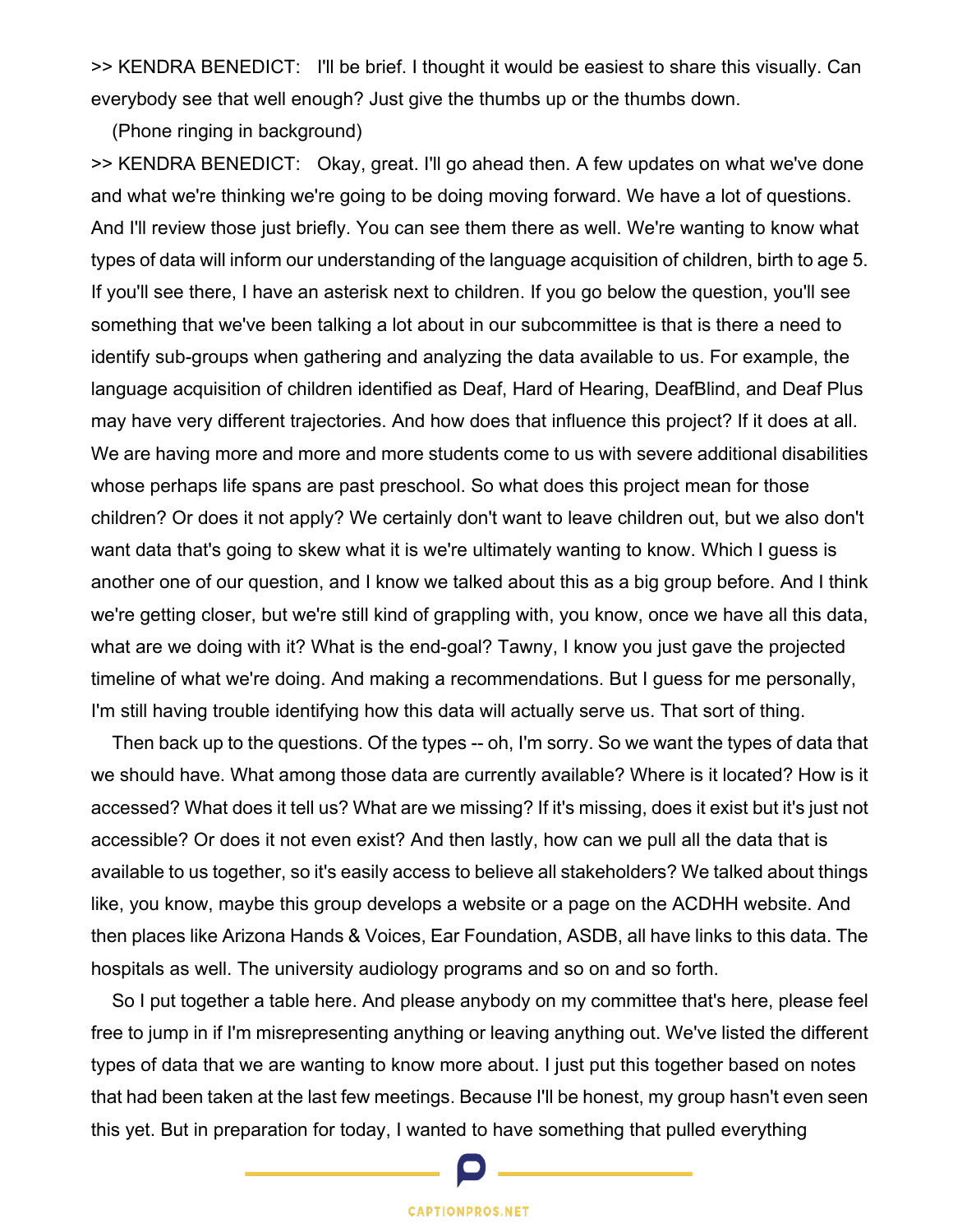together. And you can see across the top, we've identified resources as to where we might find this data, Department of Health service, newborn hearing screening, ASDB, Department of Ed, districts, charter, private schools, and other.

You'll notice that in some column, there's an X and in some columns there's two Xs. The reason for that, I can speak for ASDB specifically, some of this data definitely exists. It's there. But it's in children's individual files. And not all put together in one place, in a form that we could actually analyze it. That is something we are working on internally, but as of today, it's not available. I'll stop sharing the screen.

That's a quick overview of where we are. Are there any questions from Tawny or any of the rest of the group? Okay, I'll turn it back over to Tawny. Thank you.

>> TAWNY HOLMES HILBOK: Okay. Thank you very much. That was really great information. I see some comments showing up in chat. Yeah, that was great. That was really - the chart was very helpful. Mm-hmm.

So I see that you guys were carefully looking at what data is currently available. And the demographics, Deaf with multiply disabled children, -- their life expectancy, how that impacts things. That's good. I see another comment. Table and spreadsheets are a great thing, are my thing. Okay. Yeah. Well, then you're a real asset to the committee then.

So Kendra, with where you are currently, do you feel that your committee would be able to step back and really look at what recommendations would be needed to? Do you feel comfortable you're at that stage in the process, or you feel like you're inundated with data? Looks like you're well organized. So what's your perspective on that?

>> KENDRA BENEDICT: Again, anyone else in my group, feel free to speak up. I don't want to speak for them. But for myself, honestly, it's just a matter of time. We are still dealing in the schools and in early intervention with the aftermath of COVID, with shortages of bus drivers, with -- and I mean, it's just all encompassing. And this type of project, it's big. You know, I don't underestimate the depth and breadth of this project at all. So I do worry about the timeline a little bit. I know we can do it. It's just a matter of time. And I would imagine a lot of people feel that way as well. A lot of us are understaffed. You know, I see Suzy just popped on. Do you want to add to that, Suzy?

>> SUZY PERRY: Yeah, I was thinking your chart really represented our discussions about what data we could have. We spent a lot of time talking about the definitions of the information that we're trying to pull, so that we make sure we're pulling the right thing. Kendra and I have been going back and forth on a couple of other topics. So I think we've identified what data we want to collect. We don't yet have it in-hand. There aren't like spreadsheet after spreadsheet

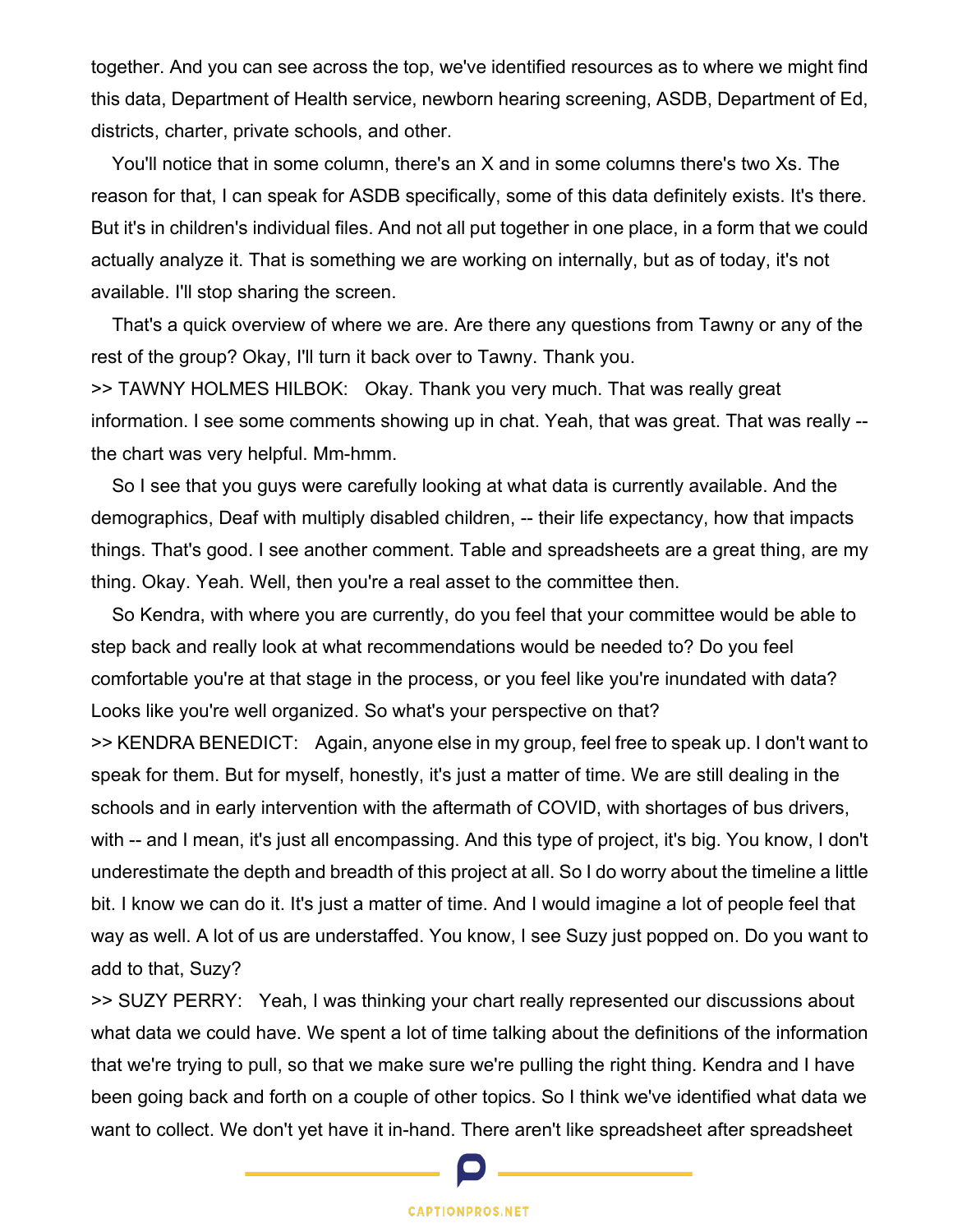after spreadsheet that represents all of those items yet. That seems to be our next step. And then after that, there needs to be a review of the information so that we can make sense of it and digest it. So that we can give some recommendations.

So I think if we keep meeting, I mean, the group has been very good about coming together and meeting and really getting to work. So I know I think that if we could just keep that pace up, maybe we can get -- stay within the timeline.

>> TAWNY HOLMES HILBOK: All right. Thank you both for your authentic and practical assessment of your capabilities. Appreciate that.

And so a way to look at it is: It's better -- let me say it differently. It's better to have a lot of data than having too little data sometimes, I think. So it's nice to have a lot, but it is time consuming digging through it. And analyzing it and figuring how things line up. So sometimes you have to see what data connects to what data, and it's a great way to look at it as far as the connections between the committees. It's really helpful with the systematic subcommittee as well. So I'm sure we as a group, also, I think ACDHH staff is providing support as well. So all of us together. And keep in mind that one recommendation can be that we do more data analysis. So we look for more data. So that can also inform our recommendations as well. So I saw a comment come in chat.

Yes. Fran says, yes, right now we can pull together aggregate data but not person-specific to connect the data by the individual. And that will require data sharing agreements. That is true. I agree. I'm sure that -- I mean, we'll have to follow up HIPAA and all of those. We have to comply with those. We're not expecting to get that individual-level data currently. But it could be beneficial if the committee feels that's where we need to go, then we could address that.

You know, for language assessments, language acquisition assessment score, maybe we could. But anything more than that, that's where we might need to know what type of information would be even beneficial to share across agencies so we can work together on this to promote the literacy and the language and acquisition of Deaf and Hard of Hearing children. All right. Thank you for that.

Any other questions or comments related to data and demographics? The data and demographics committee? I see there's one more question. I couldn't read all of the little details. I saw some, but I couldn't read every word. I'm wondering what is the latest data that's been collected by the State, the most recent? When was the most recent? And what was it? So if you know.

>> KENDRA BENEDICT: Yeah, kind of depends on the age group you're talking about. I think probably Fran, Suzy, myself could probably best respond to that. For early intervention, birth to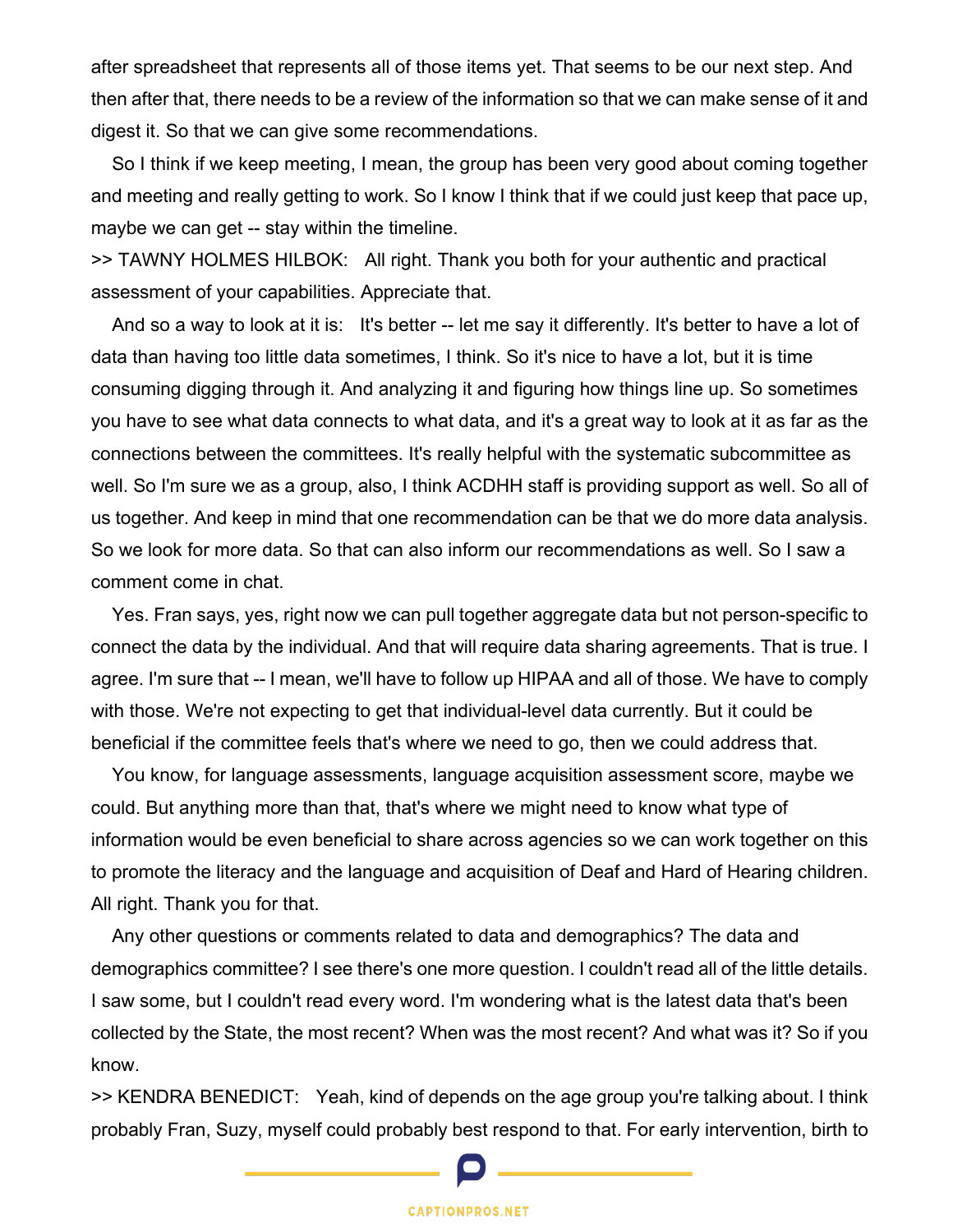three and preschool, it's always being collected. I mean but there's never been a time where we pulled it all together. We're doing that now by participating in the CDC grant run through the University of Colorado. And we're doing that for the first time. And we'll have our first report available to us in July. Which will be after, you know, some of what we're wanting to do here. But regardless, and then Fran can, of course, speak to the data on newborn, which is obviously, I think there's a report that comes out yearly. And Suzy can speak to the most current data on preschool.

(Phone notification in background)

>> FRAN ALTMAIER: Hi, this is Fran. The most recently publicly published information was for 2020. And that was submitted to the CDC for their publication. You know, and I have all the data, real-time, going back, you know, probably at least a decade where we capture all of the information that we're looking at. And it's readily available. Pretty much at any time. It just evolves. It's always changing. It's a living database. So what we pull together may look a little different tomorrow. But what's publicly published is up through 2020 through the CDC. >> TAWNY HOLMES HILBOK: Okay, great. Thank you. Thank you for sharing that, Fran. And Kendra, thanks for that explanation. I saw Suzy commented, rather was nice enough to add a link for us in chat that shows the publicly available information for preschool-age. AZDE.gov/specialeducationdatamanagement. Spelling that out in case people can't see the chat. So thank you for sharing that link with us.

And did you want to add anything, Suzanne?

>> SUZY PERRY: I would say its 2020-2021 school year is the most recent data that we have. And I think that's what's publicly available right now. So take some time to look through that or if there's any questions that come from that, I'd be happy to answer them or help out with the information extraction.

>> TAWNY HOLMES HILBOK: Okay. I appreciate that. So you said the 2020-2021 school year. That's for the preschool age group. Does that include more information for K-12 as well? >> SUZY PERRY: That data set for the link that I posted in the chat is PreK-12. All disability categories. All ages. So it's pretty new on there that we made that available to the public. So people might not know about it.

>> TAWNY HOLMES HILBOK: Okay, so you have categories for Deaf, Hard of Hearing, or hearing-impaired student, is that labeled?

>> SUZY PERRY: Yes.

>> TAWNY HOLMES HILBOK: Great. So I think there's only 14 states that have that at the State level so, that's great. It's good to know that Arizona is among them. I know it's not easy to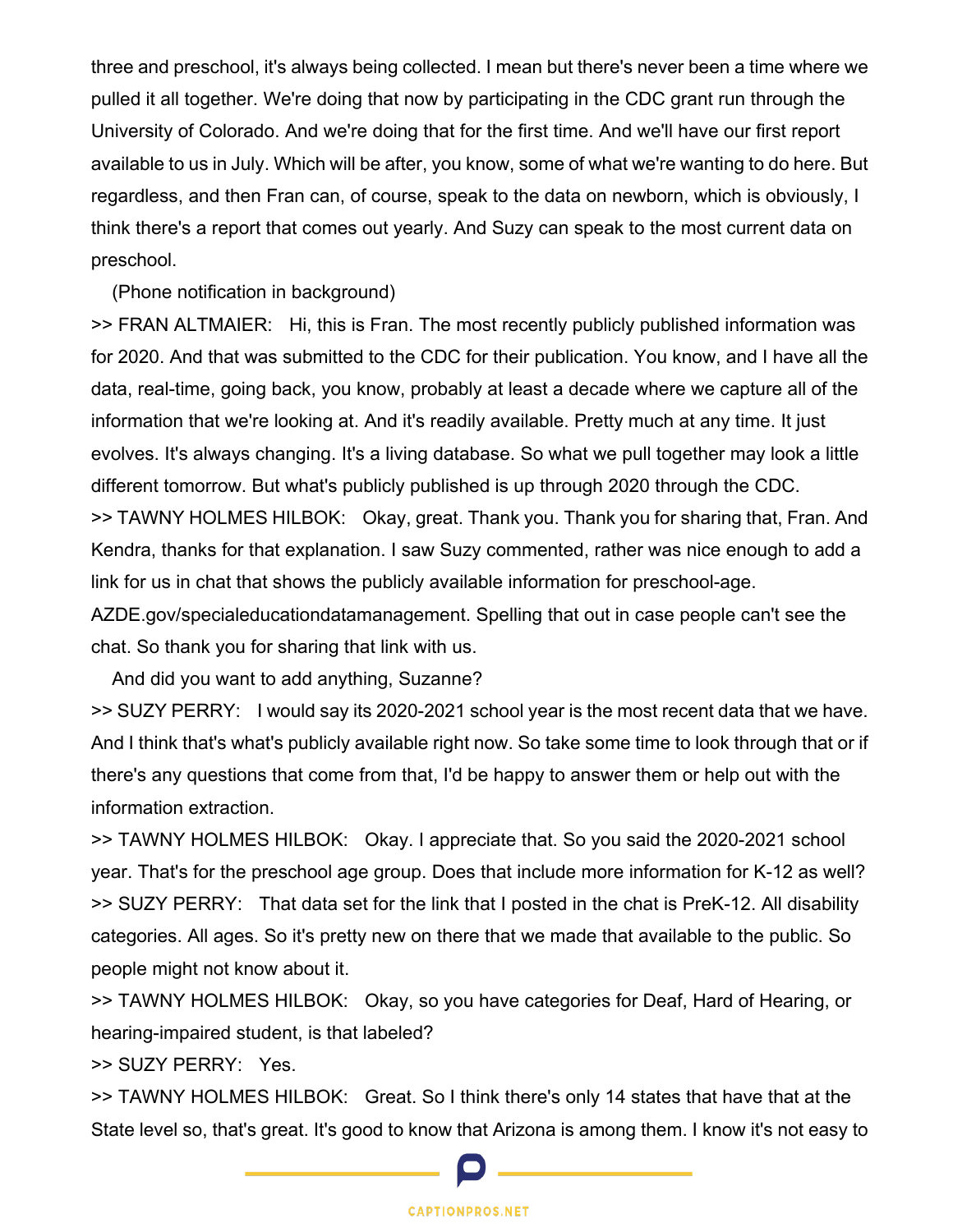do that, so we do appreciate that your agency has taken the time and effort to make that happen. All right. Great.

Okay. So now I would like, I'm sure -- if there's anymore questions, let me check in, is there anymore questions for the data and demographics committee? Seems like there are not. So thank you, Kendra, and your committee for all your hard work. And we look forward to seeing what you bring to the next meeting.

So we would like to turn it over to the systematic connections, Mollie. Hello, Mollie. >> MOLLIE HARDING: good morning. I'll go ahead and share my screen as well. >> TAWNY HOLMES HILBOK: I'll turn off my video to give you space. >> MOLLIE HARDING: I have a document that I'm sharing. So here is what we have been working on. Recently in March, we reviewed the current roadmaps for the agencies involved in only the birth to 3 age range, that's as far as we've gotten. We have identified several gaps where Deaf and Hard of Hearing children need more resources or where their families need more resources as well as some agencies or professionals who could improve their role in the

process of a child's development.

So there aren't comprehensive roadmaps for families after diagnosis. Because there isn't a single source for parents that gives information on a Deaf mentor or where they can get language models. Interaction with Deaf and Hard of Hearing adults or those with life experience in Deafness, that's important for families because they need hope for the future and a sense of wellbeing or a light at the end of the tunnel.

There's a gap in information about how to enter the system if a child is not identified at birth. For example, if they have late onset or progressive hearing loss or if they've moved or were missed by the newborn screening process. We've identified that pediatricians are responsible for periodic streaming and of course, screening every child enrolled in the program. And parents are missing information on parent-to-parent support opportunities. Although, these agencies like Raising Special Kids as well as the Arizona guide by your side program does reach out to families that have been reported through the Arizona Department of Health Services, I believe.

So that is great news. Families are lacking information on how they can get financial assistance for hearing aids. That say huge roadblock to children being fit with hearing aids earlier.

Let's see, they're also missing information about what is the process like or who is going to support them after they have become enrolled in the early intervention process. So what is an ISFP? How are they going to get additional developmental therapies? And what other opportunities are like to services? And they also, there's also a lack of information about how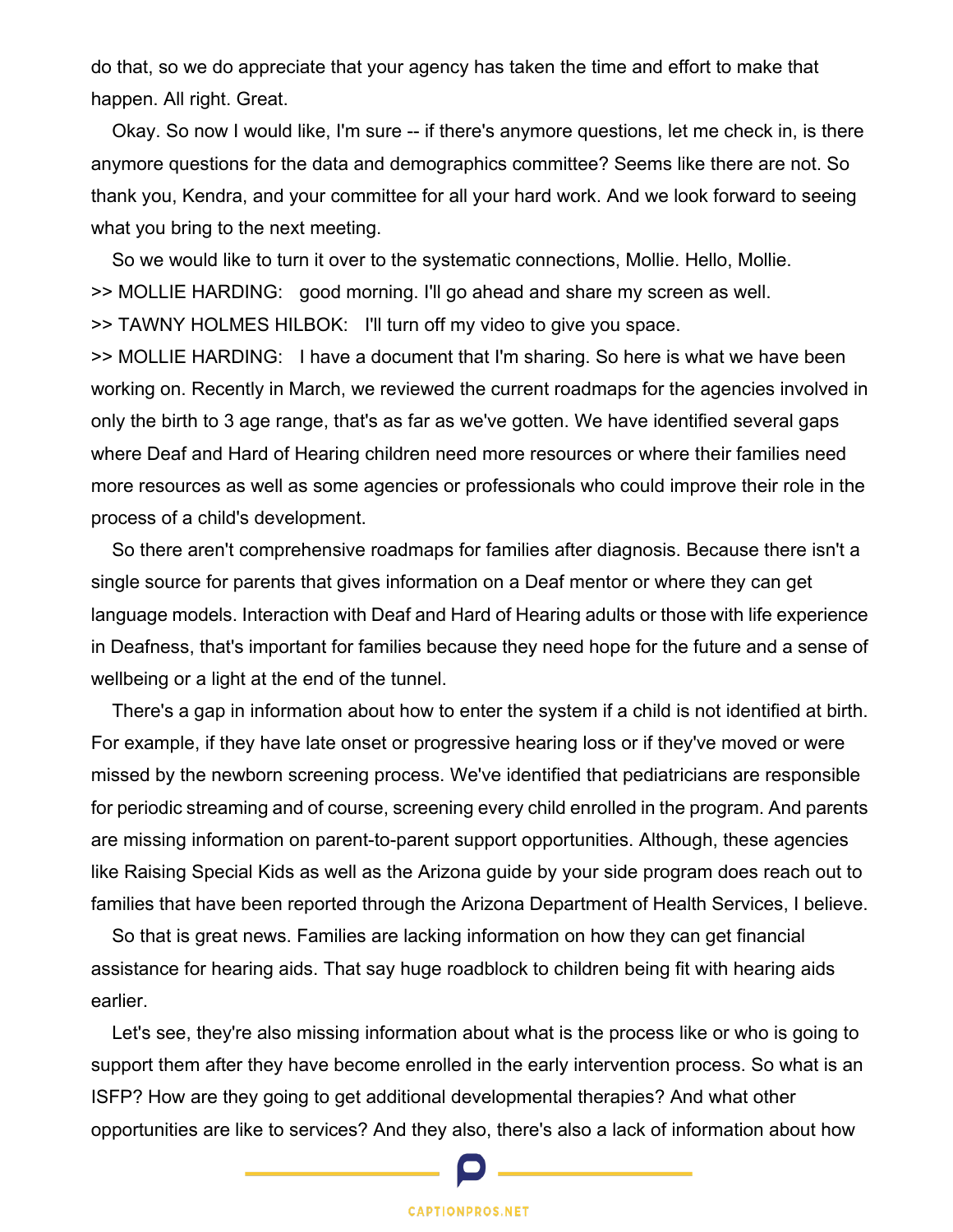they transition once a child has turned 3.

So essentially, we came up with a couple of opportunities for the agencies and systems involved to help close some of these gaps. And those things are listed on this document. But first, we need to update informational resources in Arizona to include all of the information above. As I mentioned previously, really the only like single source for parents only includes the first few months of the process.

Pediatricians must be responsible for performing screenings periodically or making referrals for evaluations for children who have moved to Arizona or born outside of the U.S.

Audiologists who making are the diagnosis should include more unbiased information for parents on a range of language options as well as resources for financial assistance for hearing aids and parent-to-parent support. And pediatricians should encourage audiology follow-up for children who are not meeting developmental milestones.

So like I mentioned, as a committee, we've really only discussed the birth to 3 age range. And coming up, we plan to discuss the systems and agencies involved in 3-5 as well as identify some gaps in services for children who are 3-5.

So for everyone who is here, does anybody else have anything to add or do you have any opinion on how some of the agencies and systems could be strengthened for birth to 3? Sorry, I just saw your message, Tawny. I might be late. Here, I'll go ahead and try to do that. Is that better? Okay, so would anyone else like, from the systematic connections subcommittee like to chime in or add anything?

>> SUZY PERRY: This is from Department of Ed. It seems like there isn't -- are there any additional connections beyond the transition from early intervention to preschool regarding the connections, you know, between childcare, between first things first, quality first, and you know, the services and supports that children get as preschoolers to be in inclusive settings, is that something that could be maybe added or considered?

>> MOLLIE HARDING: Yeah. Thank you for bringing that up. Like I said, we really only have gone from birth to 3. We haven't started talking about preschool to 5 yet. So I will definitely put that on our agenda to take a look at how other agencies like first things first are involved for preschoolers.

>> SUZY PERRY: Des childcare and Department of Health Services would also be really great partners in those conversations.

>> MOLLIE HARDING: Can you repeat --

>> SUZY PERRY: Early childhood from the Department of Education which is different from early childhood special education in the Department of Education.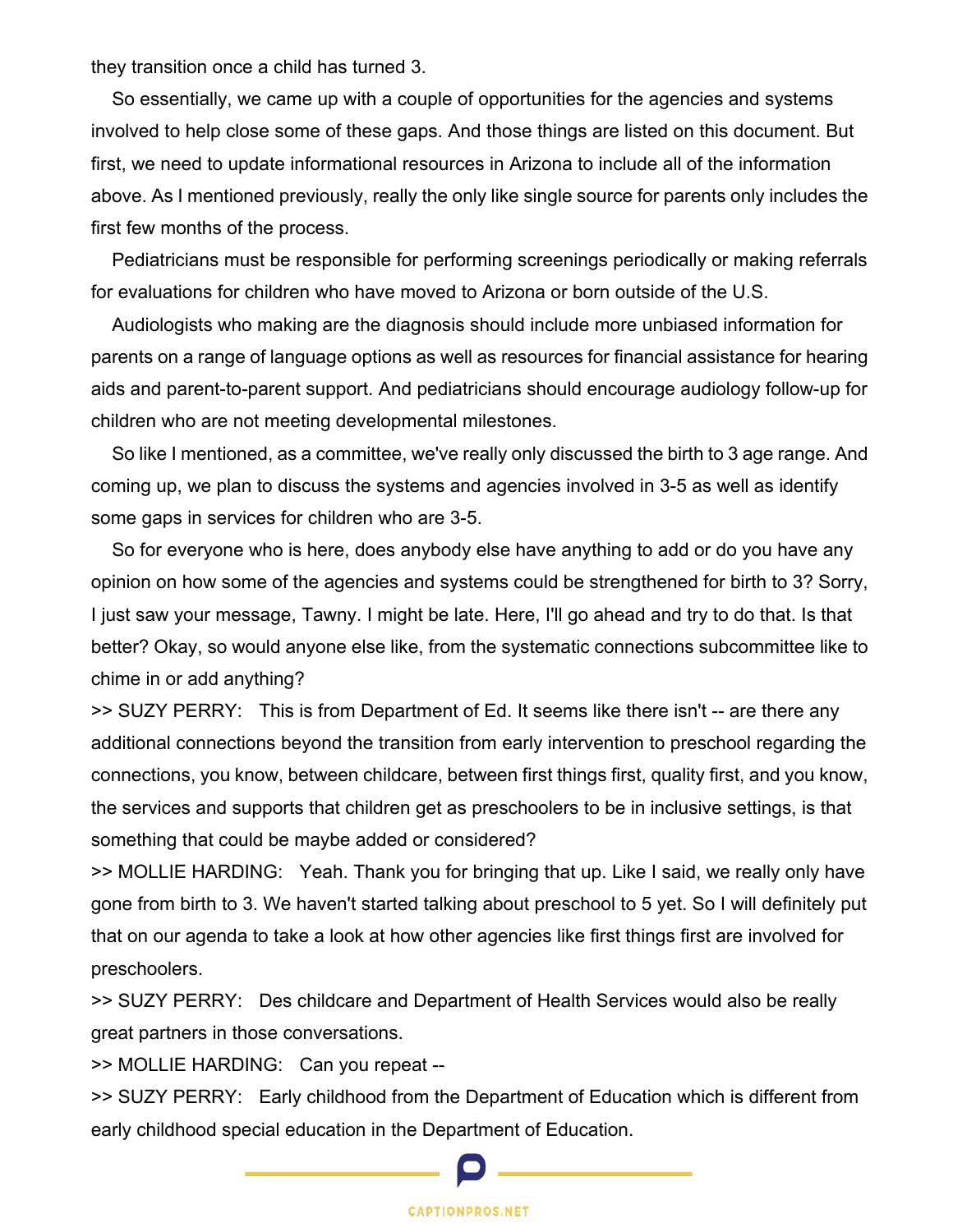>> MOLLIE HARDING: Okay, so can you please repeat what the agencies that you just mentioned. Des childcare?

>> SUZY PERRY: Department of Health Services, for licensing. So because they have regulations around supports that preschools or childcare must provide to children with disabilities. And then first things first and their quality first programming. Probably has something to contribute to this conversation. As well as early childhood education unit in the Department of Education. Which is different than early childhood special education which is what I'm in.

>> MOLLIE HARDING: Okay.

>> SUZY PERRY: And head start --

>> MOLLIE HARDING: Yes. Okay so, you're saying all of these agencies would be involved at the time of preschool or before that?

>> SUZY PERRY: At the time of preschool.

>> MOLLIE HARDING: Okay. Can you give me a little bit more information on what des childcare is?

>> SUZY PERRY: Des childcare provides funding to families and additional funds to families of children with disabilities to include them in preschool settings in childcare preschool settings. So it compensates childcare programs for taking children with disabilities that are low-income. So the des childcare dollars, there's way more to it than that, but that's why I'm saying that having them at the table and early childhood education at the table could really bring a lot more richness to that conversation.

>> CHRISTY HEGEBUSH: Would you also add RSK to that group.

>> SUZY PERRY: Yeah, definitely.

>> MOLLIE HARDING: Raising Special Kids?

>> CHRISTY HEGEBUSH: Yes.

>> MOLLIE HARDING: So I have that as a parent-to-parent support opportunity. What else can Raising Special Kids provide?

>> CHRISTY HEGEBUSH: From my end, I'm the autism incident specialist, they provide a lot of supports for our parents in the different areas of eligibility as far as guidance as how to proceed through getting special education services and if they're having an issue dealing with a school or something like, that they'll help out with that. They have people who specialize in different areas. I work really closely with the TBI person over there to help support those families as well.

>> MOLLIE HARDING: Great. Okay so, that provides a lot of great information for us at our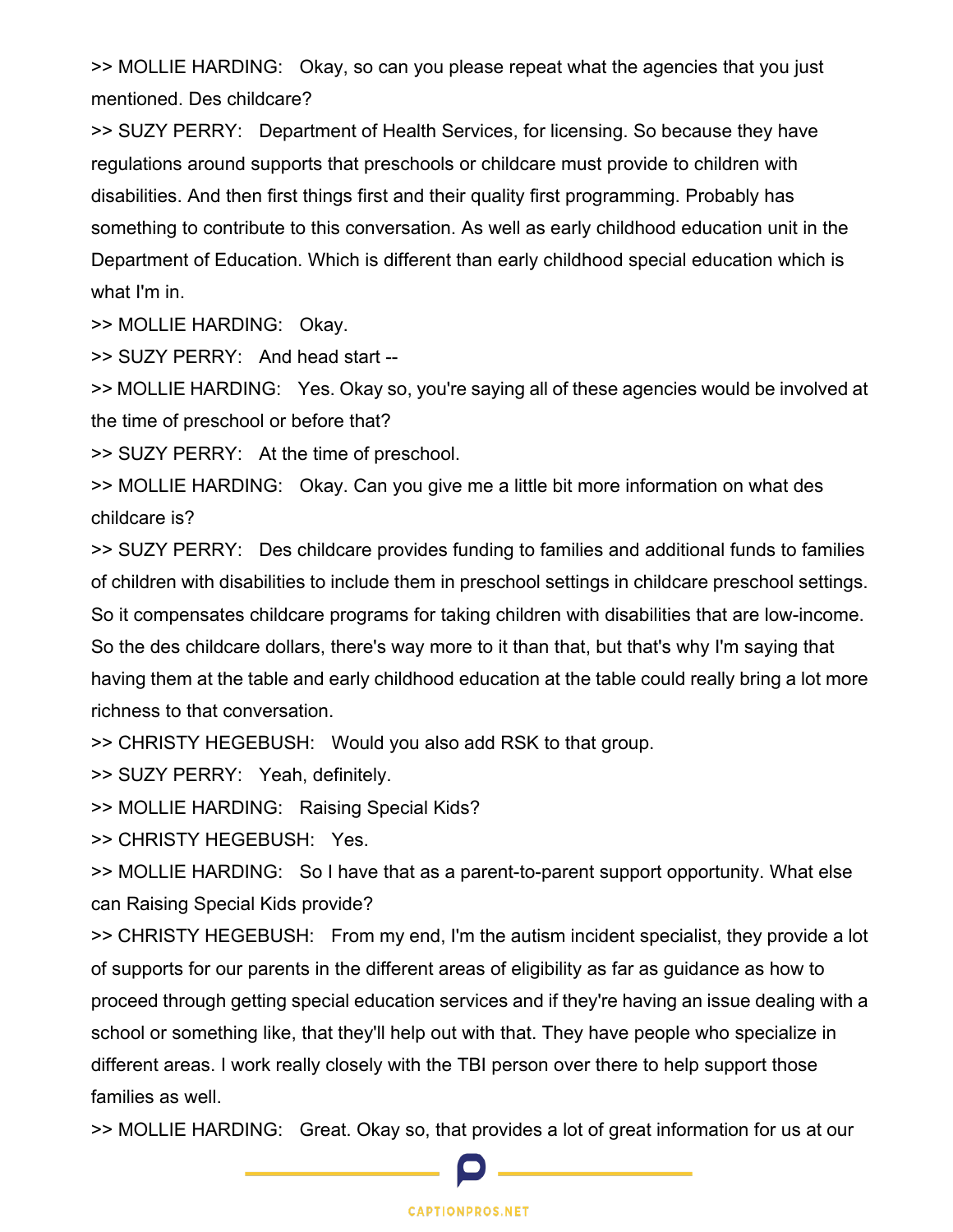next subcommittee meeting where we're going to discuss the specific age range of 3 to 5. So does anybody else have any additional thoughts on birth to 3?

>> Hi, it's Caroline. And I'm the Part C coordinator with the Arizona Early Intervention Program. And I just wanted to add a little more information in regards to Raising Special Kids. >> MOLLIE HARDING: Sure.

>> They're point of entry for AZEIP for the referrals so. Families can call RSK, or all of the referrals are processed through Raising Special Kids. So they can share information with families at that time of the referral. So we work in collaboration with them, with our referrals. >> MOLLIE HARDING: Okay, so any time a child with hearing loss is referred to the Arizona Early Intervention Program by a pediatrician or an audiologist, you're saying it gets routed through Raising Special Kids?

>> Yes. And they process all of our referrals includes assigning the referral to one of our service providing agencies. For that area.

>> MOLLIE HARDING: Okay. So wouldn't that be in almost all cases, wouldn't it be ASDB? >> ASDB can make a referral to AZEIP. But all must go through Raising Special Kids if they're going through the AZEIP eligible process. So we have some children who are referred to AZEIP already have established hearing or vision or hearing and vision loss, but they still have to go through the whole Raising Special Kids. So that they can be assigned to an AZEIP provider and. That provider assigns a service coordinator and, the service coordinator supports the family.

>> MOLLIE HARDING: Let me make sure I have this.

Processes all AZEIP referrals. And they assign a family to a service coordinator, is that what you said?

>> Raising Special Kids will assign that child to an AZEIP service-providing agency.

>> MOLLIE HARDING: Okay, so you said most often ASDB -- I'm a little unclear on what you mentioned about how ASDB is involve there had.

>> If a child has been identified as having a vision or hearing loss, often time the family may be aware of ASDB services but they're not sure about AZEIP services. So ASDB will work with Raising Special Kids to get that family referred to AZEIP to start the process for early intervention services. And we work in collaboration with ASDB. ASDB is one of AZEIP service-providing agency, and they provide the hearing and vision services for those children. >> MOLLIE HARDING: Great. Thank you for that additional clarity.

>> You're welcome.

>> FRAN ALTMAIER: This is Fran from newborn screening. And this may be a good spot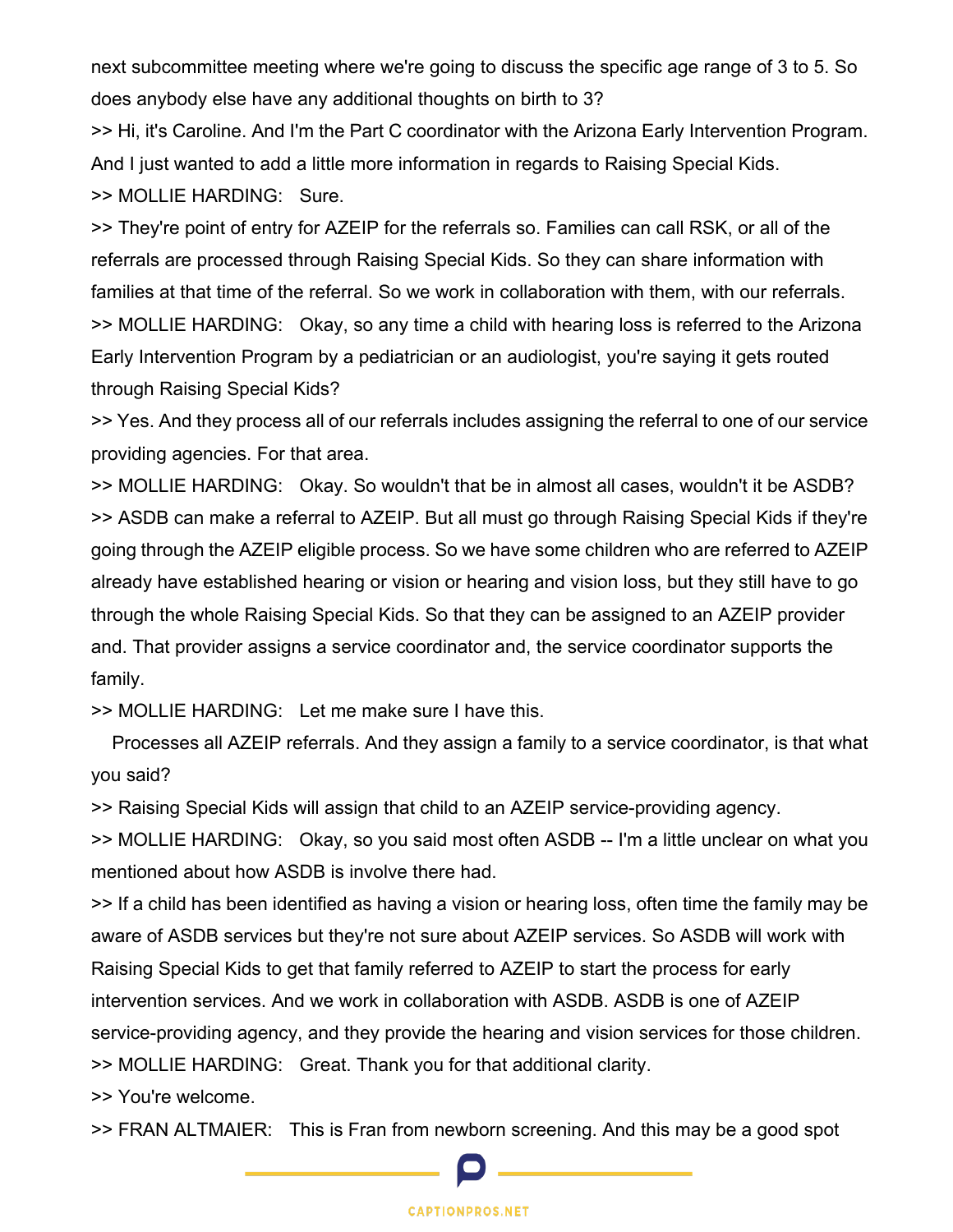Mollie where you can add to the connections and it's a linkage to the data subcommittee that the Department of Health of newborn screening and AZEIP do have an active data sharing agreement and we are able to share person-specific information. So everything we know -- >> Fran?

>> FRAN ALTMAIER: Yes?

>> For the interpreter, what are the two agencies that have an agreement --

>> FRAN ALTMAIER: Sorry. The Department of Health newborn screening and AZEIP.

>> MOLLIE HARDING: Have person-specific data sharing agreements?

>> FRAN ALTMAIER: Mm-hmm. That meet the HIPAA and FERPA requirements.

>> MOLLIE HARDING: Okay, so that means that any child who DHS is aware of, that has been identified with hearing loss can be referred to AZEIP, is that correct?

>> FRAN ALTMAIER: Right. And we know their outcome. So we're able to link the outcome of eligibility and enrollment in early intervention services.

>> MOLLIE HARDING: Okay. Looks like Kendra is raising her hand.

>> KENDRA BENEDICT: Yeah, I just wanted to make available some additional information in regard to what Caroline was talking about. So I oversee the birth to 3 program in addition to preschool programs for ASDB. So it's the teachers of the Deaf and the teachers of the blind and visually impaired that provide services to families. Families cannot come to us, just sign up to start working with us. They have to go through, because we are part of a statewide early intervention system, Arizona uses what's called the team-based model. So no one works in isolation, just in their disability area. There's a service coordinator assigned to the child and child's family. And they pull all of the necessary providers together work with that family.

I have some PowerPoints and different slides if you would like, I can send to you that help to explain the relationship. It's very convoluted. While we are accountable to AZEIP, we also part of AZEIP. It's a five-state interagency agreement, with us, with Access, with des AZEIP, and others, so again, it's very convoluted. And I don't blame you for being confused. I'm finally getting it after doing this job for a few years. So I can send some of that to you, and if you find it useful or not, then, you know, feel free to use whatever.

>> MOLLIE HARDING: Yes, that would be great. Thank you.

>> KENDRA BENEDICT: Mm-hmm.

>> MOLLIE HARDING: Anything else? All right. Thank you.

>> TAWNY HOLMES HILBOK: Okay. All right. Thank you. So I saw two questions in chat. There were two questions in chat rather -- let's see what did it say? Hang on. Sorry. So the first question that I asked was: Does des mention that childcare, is that a federally-funded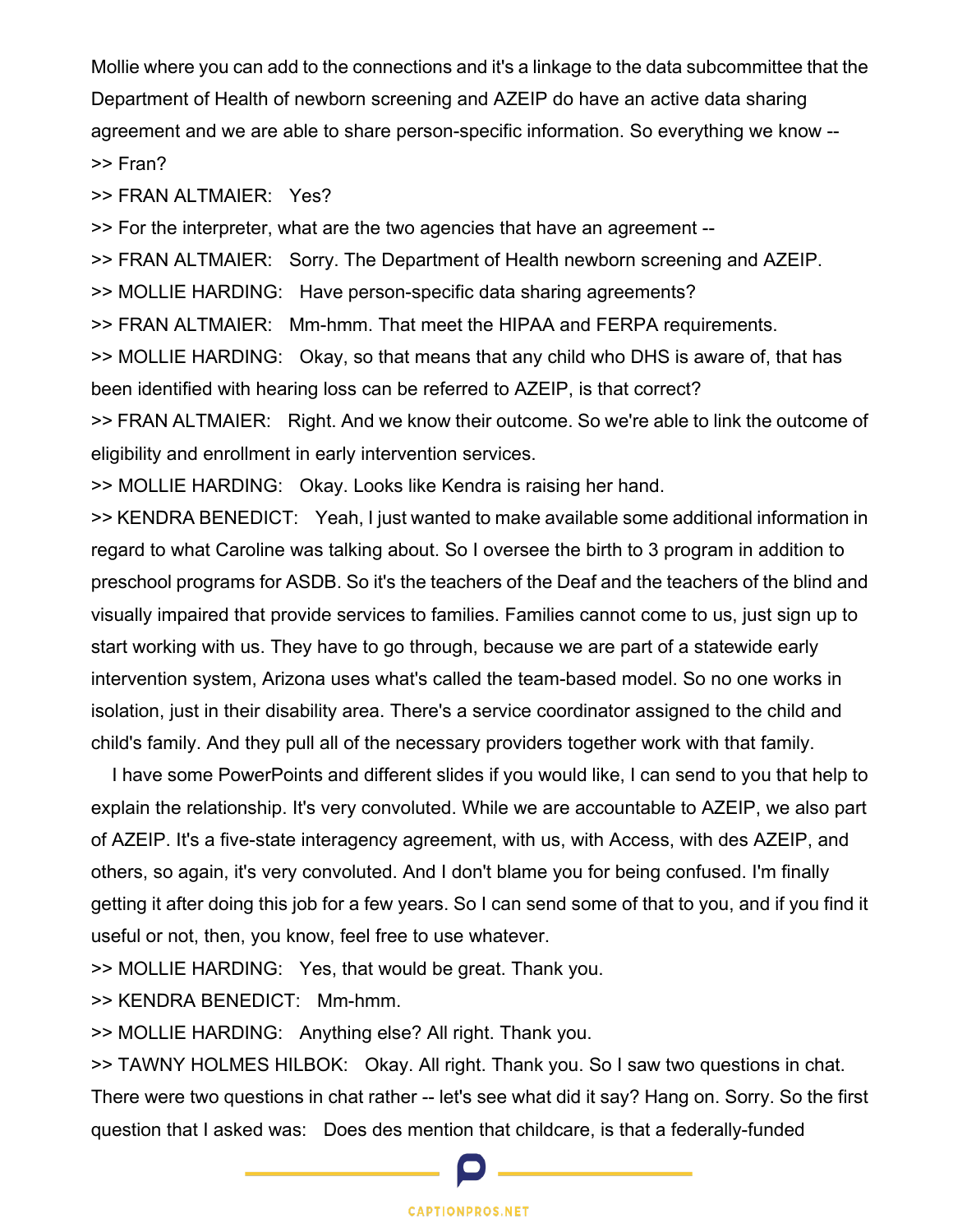program?

>> SUZY PERRY: I believe that there are state funds and federal funds.

>> TAWNY HOLMES HILBOK: Okay. All right. Thank you. I was just wondering how all of that works together. All right. And then the second question was for Caroline: Is there a list of AZEIP referral service coordinators, providers rather -- so it's nice to know -- sorry.

>> INTERPRETER: I'm sorry. (Clarifying).

>> TAWNY HOLMES HILBOK: The question was: Caroline, is there a list of AZEIP service providers available in regards to serving Deaf, Hard of Hearing, or DeafBlind babies and children?

>> Those providers work with ASDB. So ASDB would have that information. And Kendra actually put -- in the chat.

>> TAWNY HOLMES HILBOK: Okay. So ASDB only serves agencies that AZEIP refers to? >> For the birth to 3 --

>> TAWNY HOLMES HILBOK: Sorry, that's not what I said. The interpreter misunderstood. I said, let me clarify. So ASDB is the only agency that AZEIP refers Deaf and Hard of Hearing babies and families to?

>> Yes. For the vision and hearing services, as part of our team.

>> TAWNY HOLMES HILBOK: Okay. Thank you. Thank you. That's good to know. Where everyone is going, even though there are five agencies working together, so be able to, you know, simplify that. So thank you very much.

From D.C., I worked closely with the system there, the system there for many years. And there was an interesting moment where we had -- it was called the strong start program. And it was similar to raising special children. So that you have here in Arizona. So similar situation, they referred the strong start program. They screened all the referrals. And they referred to the service agencies, and then they would pick a service coordinator, I think, similar process. And one time something happened in that line, in that process. Because typically they would refer to two schools in D.C. Either River School that served oral Deaf kids, or they would refer to Kendall School on Gallaudet campus that served Deaf signing children. And so they would refer them for preschool. And they have the variety of services available like audiology testing and all of that. But for the preschool, they would refer to either one of those two schools. But for two years in a row, there were no kids getting referred to either of those schools. And they were like, are there no Deaf babies being born in D.C.? What's going on? So after about -- usually 10 to 20 a year. And then suddenly there were zero. And they found some families had contacted the schools on their own. And they realized that the program, the strong start program, had hired a

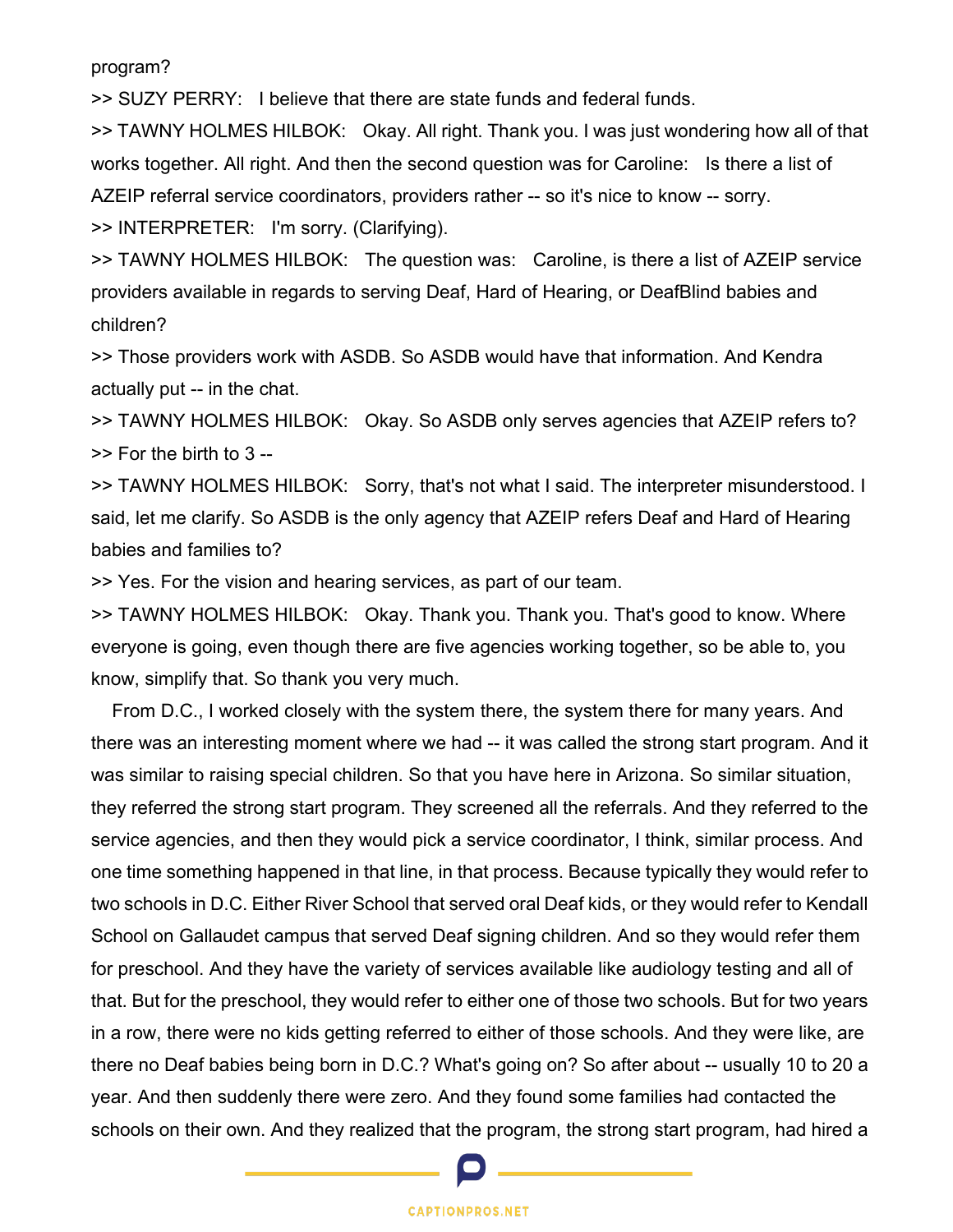new coordinator. Who did not know about the schools and did not know about referring to the schools. They were referring all Deaf and Hard of Hearing babies and families to an external agency called Hearing Agency, they were more -- hearing and speech agency in Maryland. It was like 30 or 40 minutes away from D.C. And I could imagine families with transportation struggles having to be referred to those distant agencies. And they didn't focus on Deaf or Hard of Hearing children as a specialty. They focused on providing speech services to hearing children. So it was a strange two years. And we finally got to have the discussion and say, hold on, tough come and visit this school learn more about the programs that we have.

So I think that's how we handled that issue. It was an easy solution. It was part of the process of at least part of the process. Okay. Thank you.

All right. So are there any more questions or comments as far as the systematic connections? There was a lot of information provided. Kendra, did you have a comment? >> KENDRA BENEDICT: Yeah, I'll just add in regard to some of what you were talking about. It might be helpful if I clarify the role of our providers, specifically our teachers of the Deaf and Hard of Hearing. Their primary responsibility is to work with families to educate them on their child's Deafness or being Hard of Hearing, empower them with knowledge, all of the choices available to them. They work with, again, the rest of the early intervention team and the team-based model to connect the families so resources in the community. So at that age, between birth and three, we present all of the communication options. All of the different ways in which you can teach a child who is Deaf or Hard of Hearing. And connect them with the appropriate resources. That can change, of course, over time. When a family decides is best for their child.

I can -- and then come time to transition to preschool along with the rest of the early intervention team, they meet when the child initially is two years, six months, and Caroline can speak better to this process, but that's when they start talking about transition and the options available to the child. Even though our providers are ASDB-employed, we don't push people to go to our campus programs. Our job is to let them know what's available in their districts, and anything else that might be around.

And what also might be helpful, I can send you, if you'd like, the Arizona statute that speaks to what our job as the Arizona State School for the Deaf and behind is. What it is that we're here to do. That might be helpful, I'm not sure.

>> TAWNY HOLMES HILBOK: Yes, definitely. We recognize that ASDB has a unique role of providing information for all the communication opportunities that Deaf, Hard of Hearing, and Deaf blind children could experience in State of Arizona. So it's wonderful that not a lot of states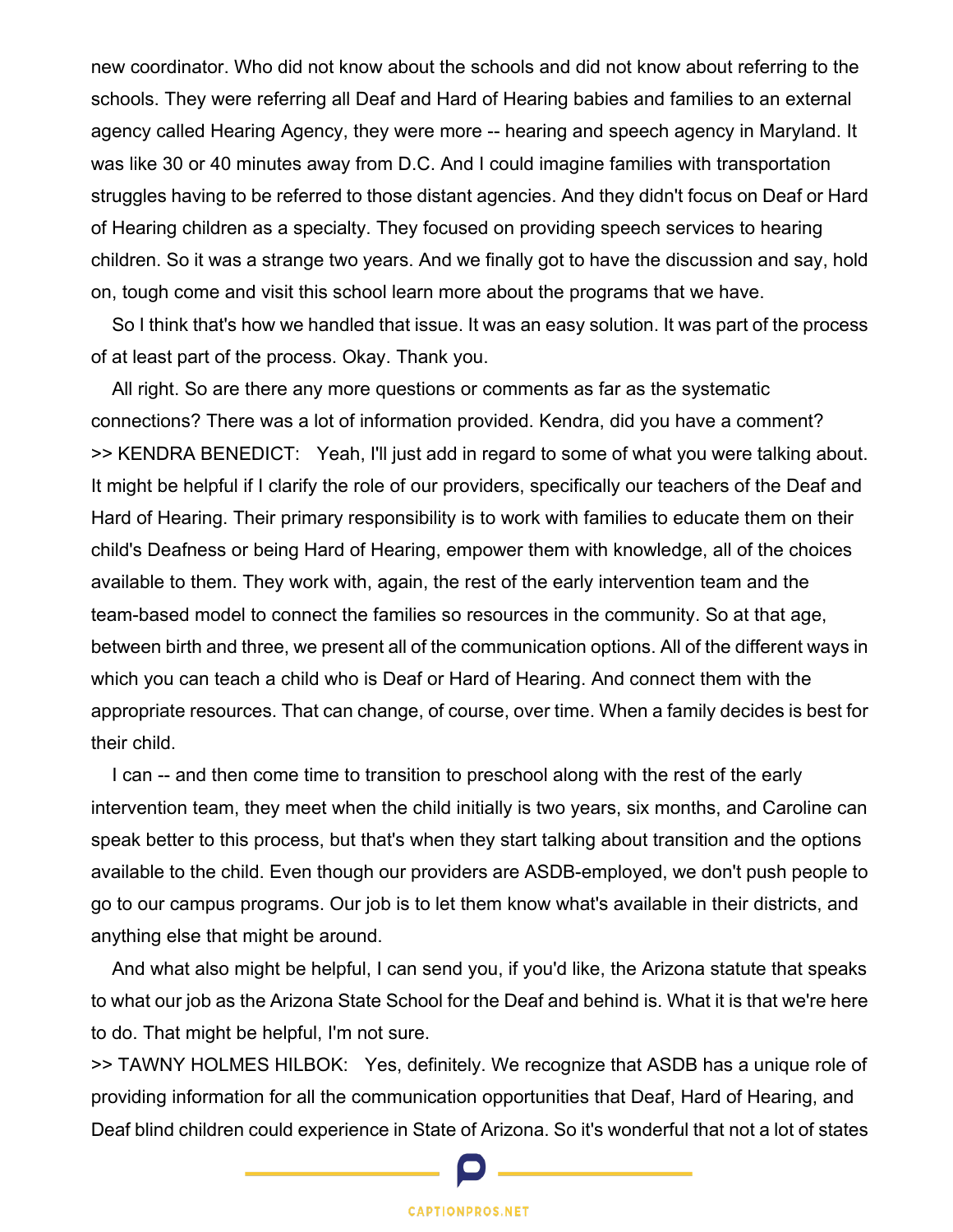do that. Most states don't typically. Local county school districts tend to be very diverse and separate. So it's nice to see that very centralized system to see that helps, that does help support information flow and training. The focus on those people who are not there but who can provide that quality of services and information.

Okay, Suzanne said: Raising Special Kids is identified as the State parent's information and training center for children with disabilities ages PreK-12 with the Office of Special Education Programs, OSEP, and they are the central referral agency for AZEIP as Caroline stated.

So two roles for each of the age groups. Yeah. That's a big responsibility. Okay. Yeah. So it's good to know that that's where parents can get the support. Figuring out their options. And their advocacy needs so. That's great. It's nice to have the referral and the advocacy services both.

Okay. So sorry, support services.

So made me realize that I wanted to share one more thing, an example of a state recommendation. One state that they put their whole system, all of their information together in one place to make sure that they were all consistent. So I will show you the last, what Indiana developed from their task force and maybe you would like to look at that if you wanted to see where we went with that, where they went with that. That might help inform where we want to go here.

So they had birth to 3 and 3 to 5 and hopefully as time goes on, it gets less complicated, less complex as the kids get older hopefully.

Okay. So are there any questions or comments on systematic connections? All right. Thank you to the systematic connections committee, Mollie, for your report. And your committee's hard work. Thank you very much.

And now I would like to invite the next subcommittee, the assessment reviews committee. I see something in chat.

>> Hi, everyone, I apologize. I won't have long to present but another work group member can add in addition to that. I have another meeting that I have to jump on in about five minutes. But I want to share a little bit in regards to what our committee has been working on. We've met two times. And the thing that we've been talking about is to get an understanding of the different assessment tools that are used for birth to age 3, 3 to 5, and K-12 grade. So we had some really good, rich conversations around the different tools. And specifically around the tools that look at or assessed or evaluate children who are Deaf or Hard of Hearing and what does that look like? So we talked about early intervention tool. And there was a recommendation to look at another specific screening tool to use for early intervention. So I've been looking at that as being the AZEIP representative on the team. And then there were some other recommendations for other

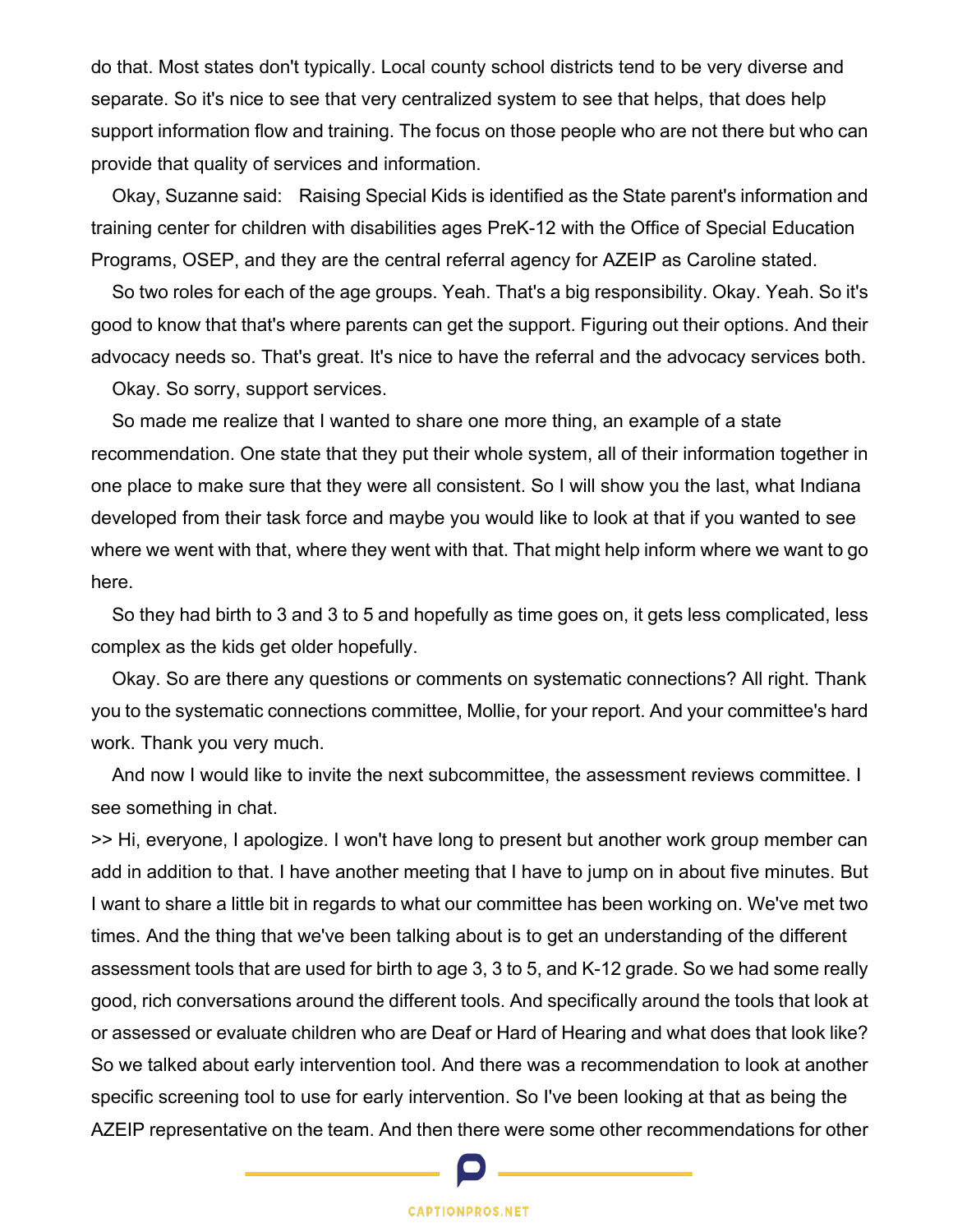tools for 3-5 and K-12. Oh, I thought I was sharing my screen. Sorry about that.

The one thing that we looked at was -- can you guys see that now? Is it sharing? Okay.

So the one thing we looked at, we list all the tools that we're using and some of the early intervention tools and what areas it would cover. And then also looking at that, are there any tools that are specifically supporting children who are Deaf or Hard of Hearing or Deaf and Hard of Hearing? So we had those conversations during our second meeting. And then our task was to go back and look at the specific tools and get a little bit more information for that. So one thing that we did realize is that there are a lot of providers who are completing assessments and evaluations but don't have the background and experience evaluating children who are Deaf or Hard of Hearing. Excluding the providers with ASDB.

When it comes to AZEIP services birth through age 3 as we mentioned, Kendra and I mentioned, we work collaboratively with Arizona State Schools for the Deaf and the Blind to support us with the vision and hearing. And that includes assessments. So we're putting that together. And that's one of the things we worked on. The other thing was looking at eligibility process for each one of the age groups and how that works. And then also if there were recommendations for various screening or assessment tools, what would that look like in regards to training, funding for the train, and then qualifications for those providers to complete those assessments?

And I'm going to have to jump off. And I apologize, but I'm hoping that someone else within our group can continue. And then if there are any follow-up questions, please let me know. And that way, I can have additional information for everyone. Sonia, I don't know if it's -- oh, thank you.

>> I'm not sure who else was here, so I'm happy to take over.

>> Thank you. I'm Jennifer Scarboro from ASDB. Thank you, Caroline, for talking about what we have done in terms of assessments and what we have talked about in our subcommittee meetings.

That list is assessments that we formally provide at ASDB. And like Caroline just mentioned, we do have a challenge with training and having enough assessors to provide the assessments throughout State of Arizona.

All of the assessors are currently under ASDB. And one big area that we talked about in not having enough assessments is American Sign Language assessments. We do have a couple of assessments for assessing American Sign Language, however, we're adding to it but it's in an informal assessment at this point.

So we talked about that a little bit. ASDB is doing a McArthur version 2.0 ASL CDI. That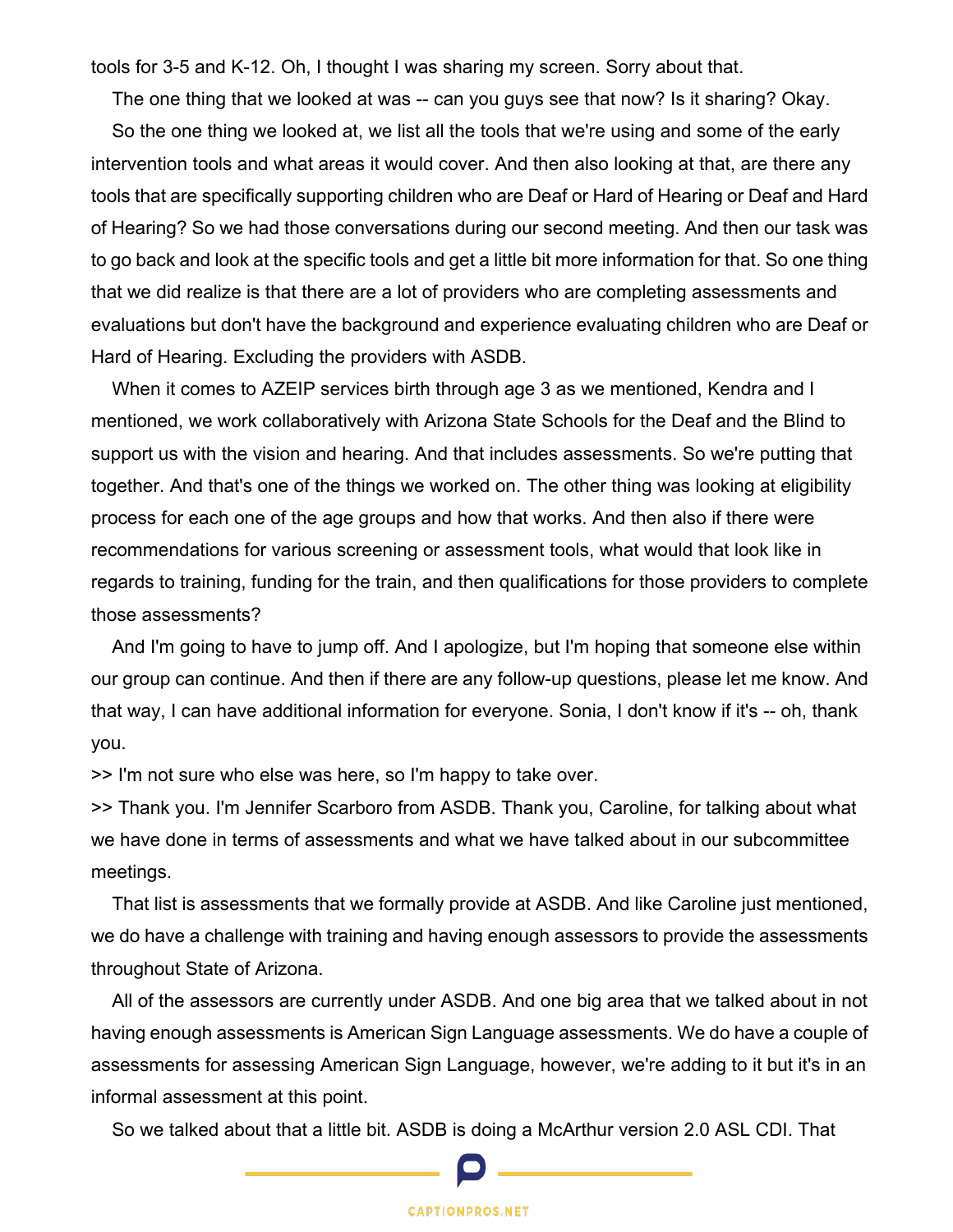assessment is provided by the parents. And is currently in its beta version.

That's one example that's not on the list. And I didn't see it. Maybe it is on the list, I can't remember if we added it or not. But that's one example of an informal assessment that's being provided. We talked about the need for more American Sign Language assessments. And then them showing up on the AZEIP list that we would then provide at ASDB. For the K-12 assessments, we're still researching as a subcommittee. At the next meeting, we will hopefully have a more in-depth discussion about K-12 assessments. We've had several children show up with minimal language when they reach kindergarten. So we're looking at language appropriate assessments for those children. So what do we do with those children who come to us at an older age? So that's one thing that we're addressing in the assessment committee currently.

Do other members of the committee want to pop on and add any comment? Tawny, any questions for us?

>> TAWNY HOLMES HILBOK: I was just popping on to see if anyone had any questions for you as a task force. Nikki said very impressive work by the subcommittee. And all three subcommittees. Thank you for your investment, for Deaf, Hard of Hearing, and DeafBlind babies throughout the State of Arizona. And for their future. It's exciting to see what's to come.

So there is a question. As ASDB considered the use of ASL RST and/or ASL EST for 3 and up?

>> This is Jennifer. We do have a few staff who are currently providing those assessments. But that's one of the assessments that's informally provided. We don't have enough trained staff. So that's one that we definitely need to address moving forward. And maybe it can be added to the recommendations as well.

>> TAWNY HOLMES HILBOK: Great. So the National ASL English Bilingual Coalition, I know that's a long organizational name, National ASL English Bilingual Coalition or consortium for ECE, early childhood education. Do you know about their training weeks? They provide several language assessment trainings for Deaf and Hard of Hearing children. Do you know about the offerings that they provide? For those who have not heard, it's a nonprofit organization that focuses on those who work with Deaf and Hard of Hearing children age birth to 8. And the conference is held annually. Bilingual ECE Summit, and it typically takes place in the spring, but because of COVID, this year it's in the fall. And on the side, they also provide a weekly series that they do training on seven different language acquisition assessments during that summer training. And this is for other states who have difficulties with not having enough trainers, not having enough resources available to be able to get the training for their staff. So it is a challenge for many other states, not just you. So that full week is training offered by the people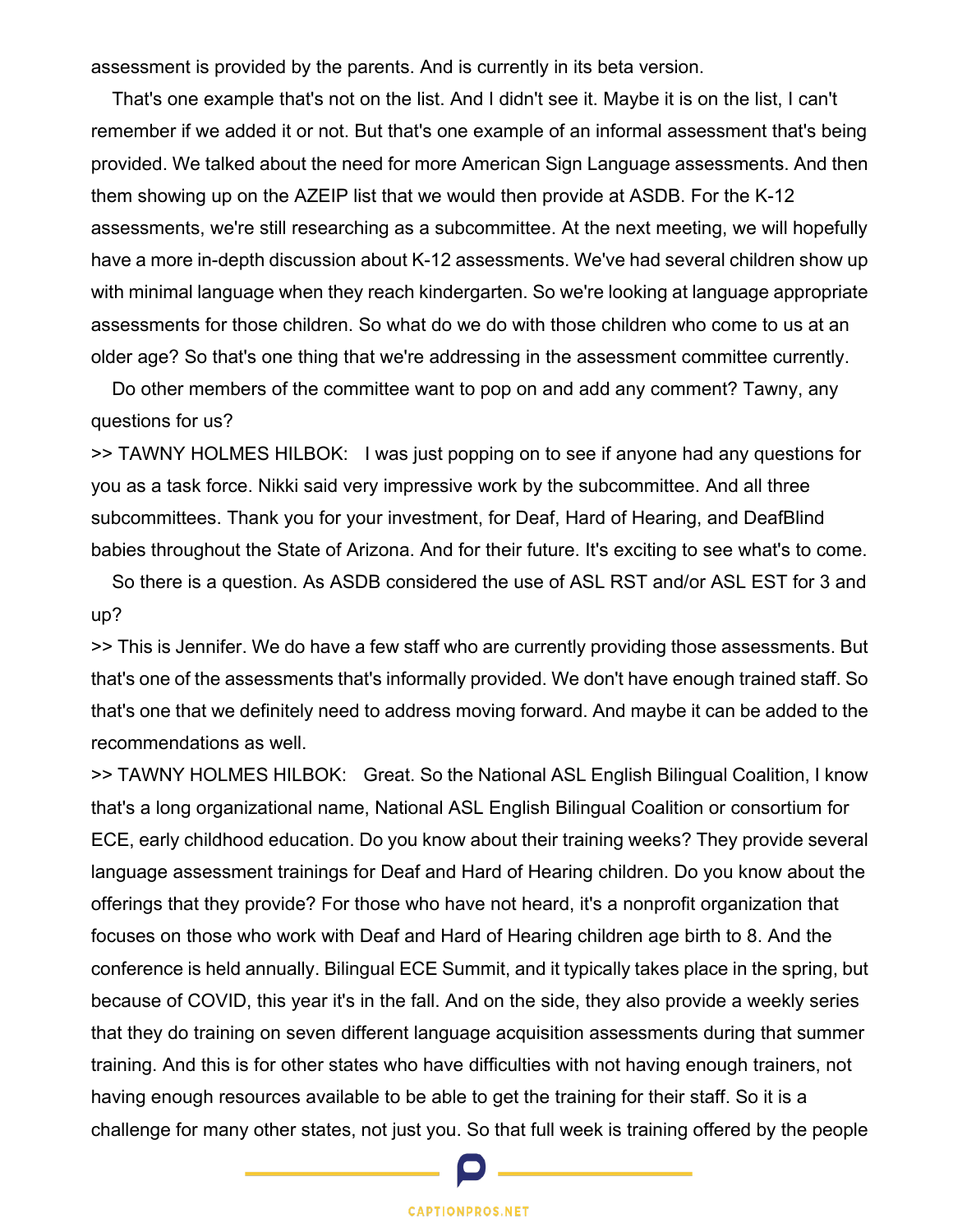who developed the assessment. They typically accept up to 20 people. I believe the next training is a level two training this summer. So that means you have to have already completed level one.

And then you become the trainer so you can train other people in your state. So it's something for us to think about as to whether several people could be sent next summer. Typically happens in May or June. And that could expand your training resource pool. But I think that what you have done as a subcommittee is a great start with what's being offered formally, informally, and then what is not being offered and why it's very helpful and we appreciate as a full task force that you're bringing that to the table.

Any other questions? So one asks: Do you have an updated link? Seems like the current one is not working. And the redirection pulls an error message? What link are you talking about, Germaine? Do you mind clarifying? Oh, okay. Yeah, I think the website is under maintenance right now. You can look at Facebook, the National ASL English Bilingual Consortium, I'll try to find that on the side and get that to you if I have a chance. I want to make sure there are no further comments or questions before we move on to next part of the agenda.

All right. I appreciate seeing all that you have been doing in your subcommittees. And Jennifer says she has sent staff and Deaf mentors to that, but because of COVID, it's not on the list. Okay, great, thanks, Jennifer.

All right. I'm going to share my screen to show what the next part of our agenda holds.

All right. We have finished our subcommittee updates. Two and a half months left, I think we're at a good space. We're at the halfway point. And please let us know as facilitators and ACDHH staff how we can support you in your subcommittee work.

So I am going to show actually five, there's only four showing up, but recommendations that resulted from task force work in five other states. So hopefully this will be helpful in garnering information as you prepare your recommendation.

All four of the States shown here have different emphasis on their task force.

So ASDB is going to have its own spin on what you're seeing here today. I just wanted to give you an idea of what the recommendations have looked like in other states.

I think we've seen this one before. So just gives the background information at the beginning part of the recommendations report. So I'll take you straight to the recommendations here.

So there have been two comments about language assessors used evidence-based practices for children who are Deaf and Hard of Hearing. So identifying resources for those evaluators is parallel to what you guys are working on and thinking about.

So systems agreements. And the system collaboration committee, they talked about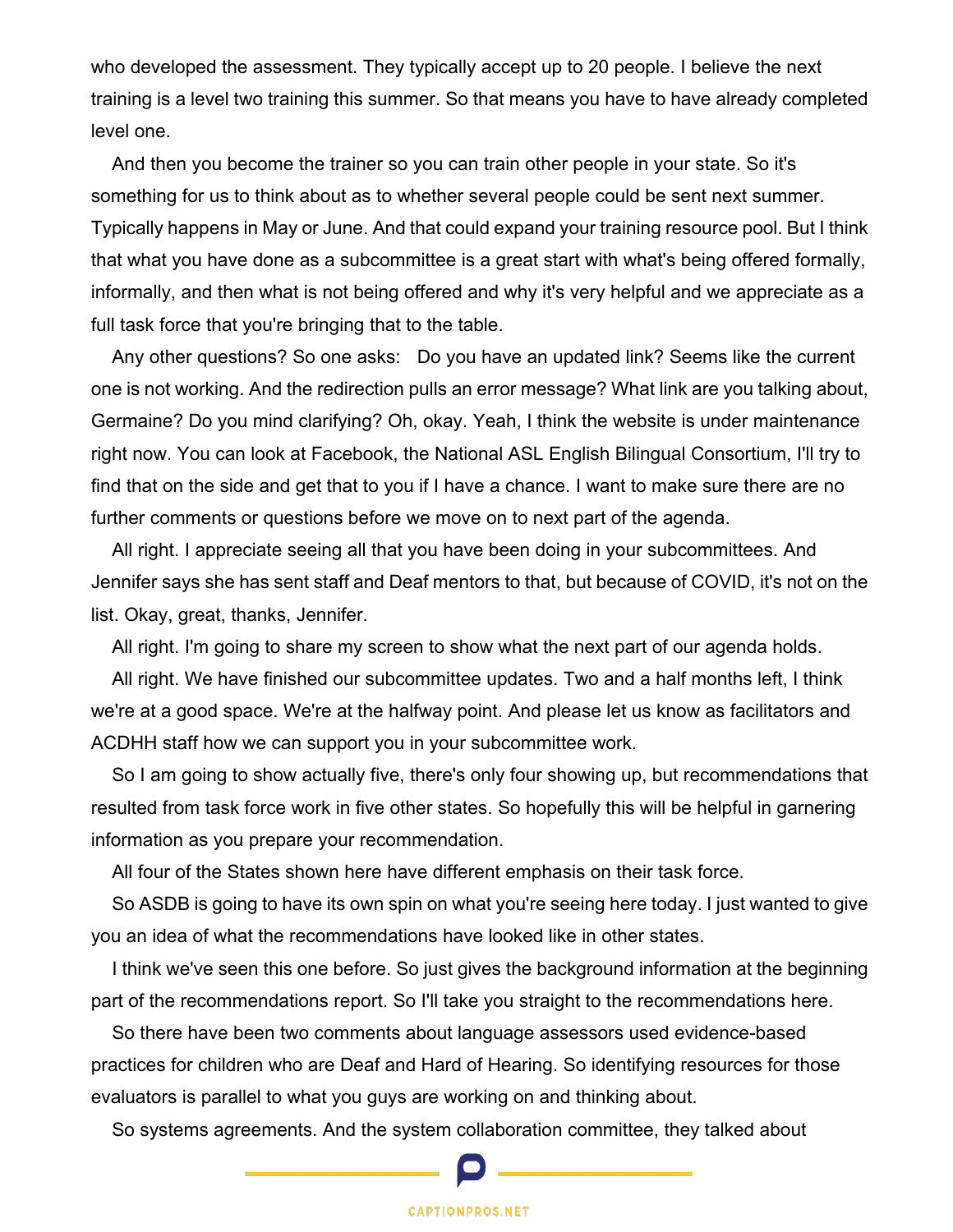identifying which agencies will do what. And you already have that. You guys are ahead of the game with that. There was some recommendations that were beyond the scope of the task force, but they felt they were important to include. And then the appendix had different example. First was the bill. Different assessment instruments. for the milestone subcommittee, things that were identified. That's something that the assessments subcommittee could look to. I like the assessment committee's chart that you guys created. That wasn't part of their recommendation.

Theirs was a checklist-sort of format. They had a lot more assessments for English than American Sign Language. A PowerPoint was developed as well. So age seven, eight months, younger ages as well. So all through the spans of ages. And it stops at age 6-8. The Kansas law focuses on birth to age 8. So that's what's included. Similar. Same concept here.

Okay. I lost myself. Hang on. 17-page report, it's mostly appendix, but there's about 10 pages similar to other states as well. I have a second one. So this is Hawaii. 2018. Just background information here. Recommendations. And then the four recommendations here. The background data, what the committee focused on. Systematic connections information. Identifying challenges. Relevant data and the data and demographics information. So you can pull from this and look at it if you want to. It's expanded -- expansion on the recommendations here. Mention parental support. Network needed to increase. Mentoring as well. A mention of mentoring needed. So looking at how programs work together on that. Expanded information on recommendations as well.

Let's see. And then this is California. It's interesting, California developed a website. Because they got federal funding for their state program services as well. So they kind of combined both of the task force and their task force recommendations and their state program funding. They put it all together and created this site. If you click here, you would see -- it's hard to see, but if you click on these, the text doesn't look right. But -- sorry, the text is in a different language. I thought it was messed up. Looks like it might be Mandarin and maybe another language. I'm not sure.

So if you click on those link, you would see this information. The task force drew from similar lists and made their own, so they had it and then they put it in Spanish and English both. So similar concepts. So I'll show you Louisiana now.

This is who is in the committee. And the organizations, talks about the timeline as well. The frequency of their meetings. So this task force had several different goals. They needed to talk about the responsibilities and what considerations should be included in making those recommendations. They had to make recommendations in different formats. And then that's it. So now I can show you Indiana's resource list. I think I have another -- it's seven pages of

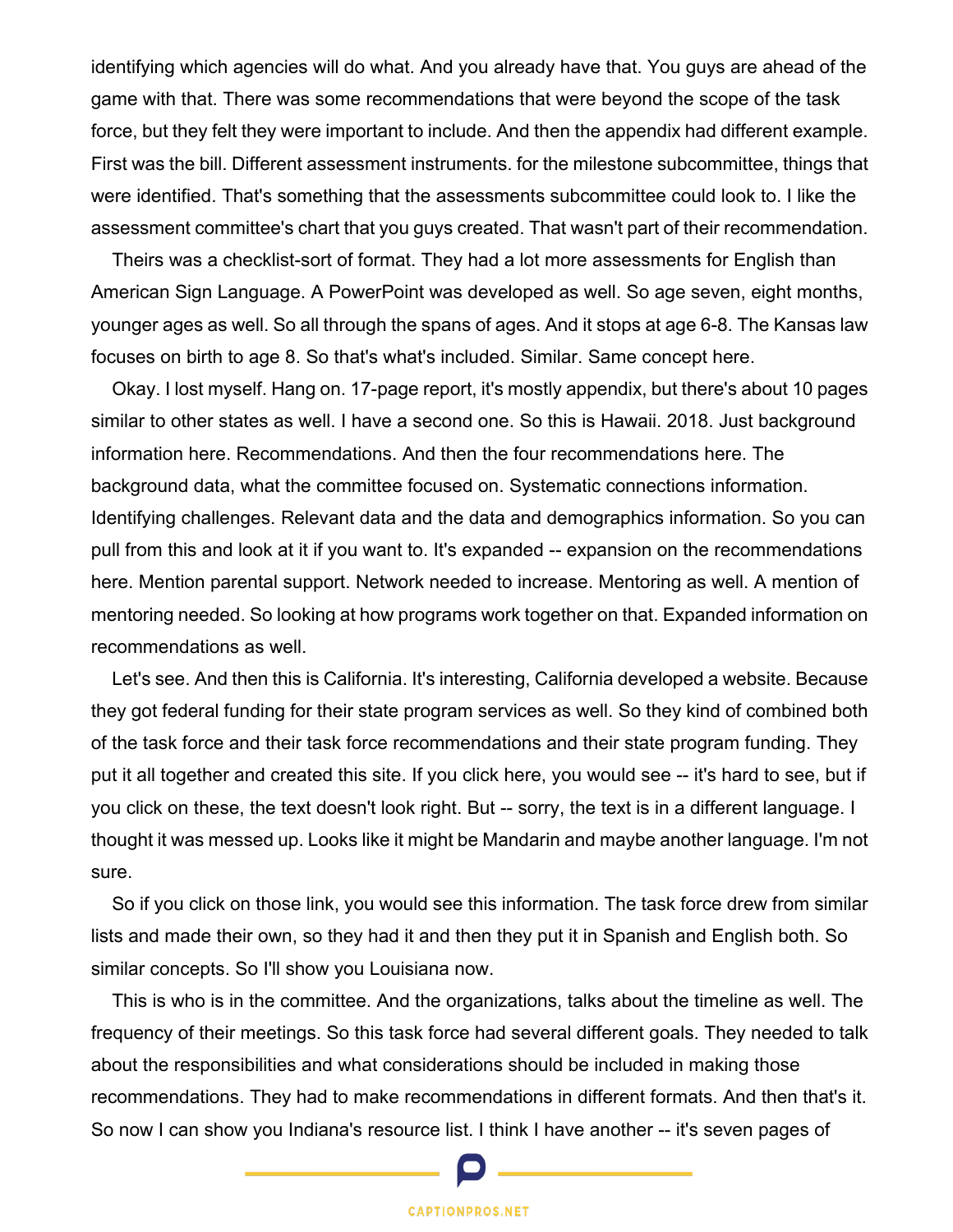resources. 107 pages full of information to make sure that all of the families in the State of Indiana with Deaf and Hard of Hearing children have consistent access to the same information all in one place.

So it started as a repository of information. So that families can pick out the resources, the websites, and things that they need. This explains the development of -- so families can educate themselves on the process of development and acquisition of language. Reviewing the laws of the State and at the State and federal level which apply in Indiana. ASL and English resources by age. Milestones by age.

Letter to the families.

>> INTERPRETER: Amy, can you take over? I'm having internet issues. My video is freezing. >> INTERPRETER: Yes.

>> INTERPRETER: Thank you.

>> TAWNY HOLMES HILBOK: They took a very visual approach. So instead of having a text-heavy document, they include a lot of visual representations of the information. A lot of tips and resources. Information to help families. And to help them actively take a part of their child's language acquisition. This is important information because Deaf, Hard of Hearing, and DeafBlind children can also have language disorders and delays, just like any other child. So being able to recognize those is an important thing for parents to be able to do. I think that's enough information for now.

I checked the chat. Any questions? Oh, I do see the question about the age range. Birth to 21 is the age range. It's our age range. Birth to 21. Most are 0-5 or 0-8. Ours is expanded. Somali asked me would I be the one to prepare the document like this to present to the legislature? And that is correct. I'm responsible to pull all the information together. And what I will do, it would be nice if I sent a survey out that includes links to all five of these. Or others that have good models. And if there are any indication of what direction you want to go in as far as how you want to reflect your work, I'll send it out via a survey. In the next couple weeks so we can figure out a format for reporting. Any other questions or comments? Let me double check and see if there are any questions or comments in the chat. I couldn't see the chat when I was sharing, so it looks like we're okay. I will be collecting your input as far as approach and appearance of the final report. Our goal is to make the recommendation via report to ACDHH who will then make the recommendation to the legislature.

We want everyone in the task force to feel comfortable with the final report. So we'll make sure that you have plenty of opportunity to review it before it's submitted. Basically we need committees to compile information as much as possible. By early June, I think we have a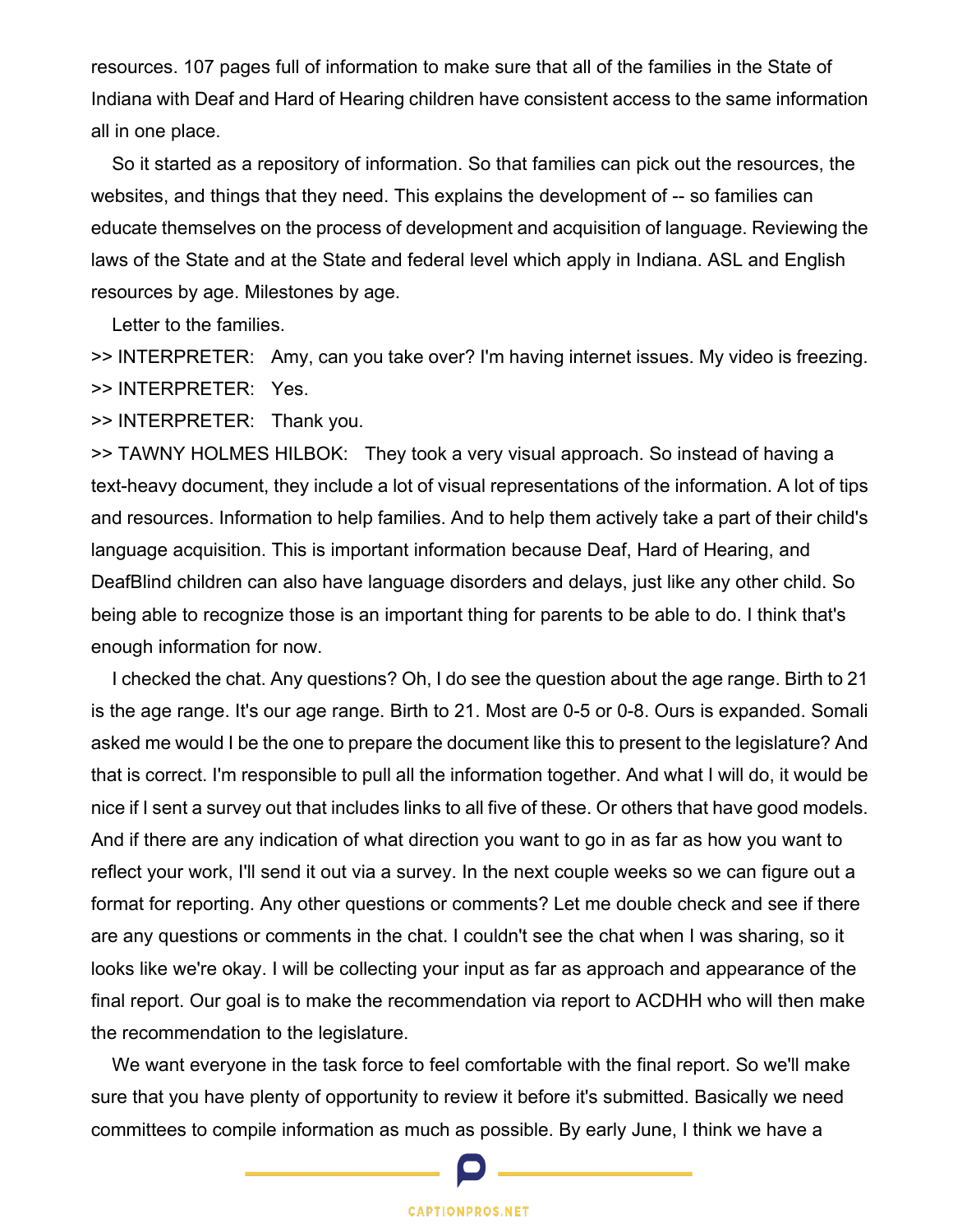meeting the second week of June. And then the third week of June, we'll have a public forum. You can in the meantime be updating your Google Drive folders. I'll be developing the report simultaneously. I really like you all to be part of the process of developing this report along with me.

And I know that the ACDHH staff has been amazing to work with in this process. Their support, their ideas on this process as a total, so Nikki and Beca and Sonia, their work and also the technical support that's provided by Chyla, I know that Jeremy recently passed away. He was such an integral part of establishing the Google Drive and all the technical issues for us and establishing that, so I know that we miss him very much. And all of the support that he provided us.

Next slide, please.

Okay. Our task force meetings. We're on our April 13th meeting already. Hopefully, you'll have two or three more subcommittees, and we have two more open, public task force committees. If you haven't been able to attend a subcommittee meet, we hope that you can work your schedule around to get in attendance with the meetings as they are happening. Any resources you can provide and any way you can participate is greatly appreciated, but we hope that you can actually be in attendance. We want to garner your knowledge, collect your ideas, and we value your perspectives.

We want to do a check-in on committee, if you're feeling welcomed and comfortable, great. If you need some assistance or not feeling so pleased, please reach out to myself or the ACDHH staff. This is a safe space. We want everybody to feel safe in their involvement with this process. So we have two more full task force meetings and several subcommittees. We will have the public forum on June 15th. So that we can directly interact with the public to get suggestions, questions, and comments from them.

ACDHH is working on the times for that session. I want to thank all of you for your input today. Your hard work that you've done so far and what you will be doing in the near future. We will have another full task force meeting with subcommittee reports. And we will also be having a panel of diverse Deaf individuals, Deaf, Hard of Hearing, and DeafBlind individuals. And parents who can hear to share their experiences. Hopefully, the panel will help us as a task force see any perspectives that we have been missing in our thought processes and our research. We're looking forward to that.

Any final questions or comments before we wrap up? I'm actually going to stop sharing my screen so we can have the full space for any questions or comments that we have remaining. I do see a question. Nikki said: The State of Georgia has a nice model. Theirs is called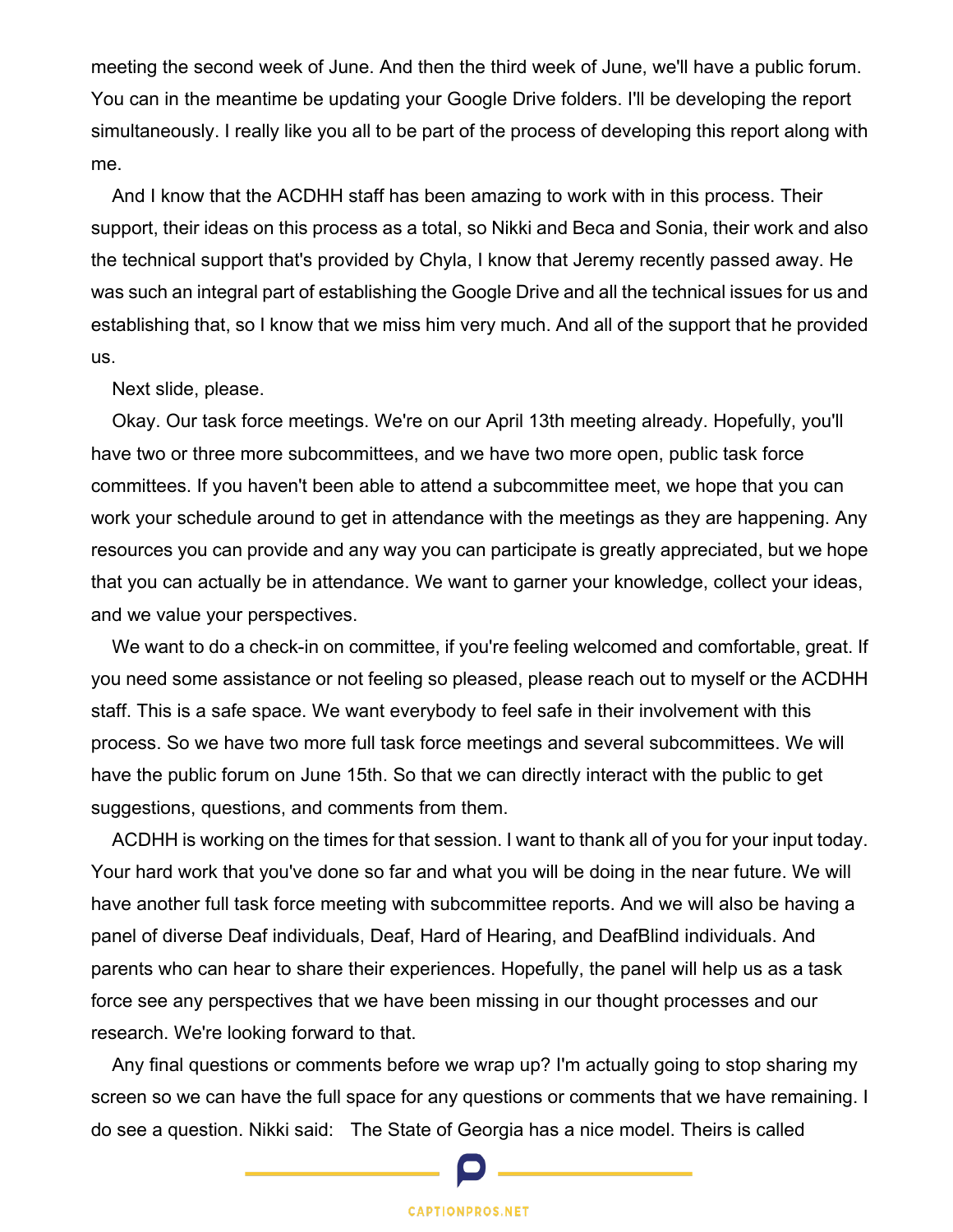pathways to literacy. So it's a different model. It's a state-funded research project. So they called experts in and stakeholders to provide recommendations to the research committee. I think it was completed three or four years ago. I would be happy to include that in the survey that I send out to you so you can take a look through those different types of formatted reports. Share with me what you like and what you don't like from the different formats that are shared. So I can have a better vision of what you are wanting our report to look like.

Any final questions or comments? Or any news to share? Any events that the task force knows about that they would like to share as we are meeting together? Any conferences or parent and family events that are coming up soon?

>> CHRISTY HEGEBUSH: Their conference is coming up in September. And it will be in-person this year at the JW Marriott.

>> TAWNY HOLMES HILBOK: In which city is the JW Marriott?

>> CHRISTY HEGEBUSH: Phoenix.

>> TAWNY HOLMES HILBOK: I missed the name of the conference. Do you mind repeating? >> CHRISTY HEGEBUSH: The IDEA conference.

>> TAWNY HOLMES HILBOK: And who typically attends that conference?

>> CHRISTY HEGEBUSH: It used to be our transition conference. It is open to educators, professionals, anyone in the school environment, and then families and students that are in that transition age.

 $\geq$  TAWNY HOLMES HILBOK: So 3.

5 transition or --

>> CHRISTY HEGEBUSH: High school. 14-26.

>> TAWNY HOLMES HILBOK: Great. That's great. So it's good to know that there's a place for those shared resources. We do have one conference coming up, the national Deaf educators conference. Is going to be hosted the same time as the National Association of the Deaf. The last time in-person, it was in Arizona, in Phoenix. With the support of ACDHH. That was back in 2017. So now in-person, it's going to be happening in Orlando, Florida, June 30th to July 3rd. The national Deaf conference brings together educators, people who work with Deaf, Hard of Hearing, and students with additional disabilities. They're great presenters planned. If you want to go to Florida, you'll take a look and attend the NAD conference. And you can find information at NAD.org.

Anymore final announcements? Our ACDHH staff, do you have anything that you want to add? Jennifer says, thank you for your guidance, Tawny. My pleasure.

Well, as you know, you're all on track. We're doing our best to reach this goal to make sure